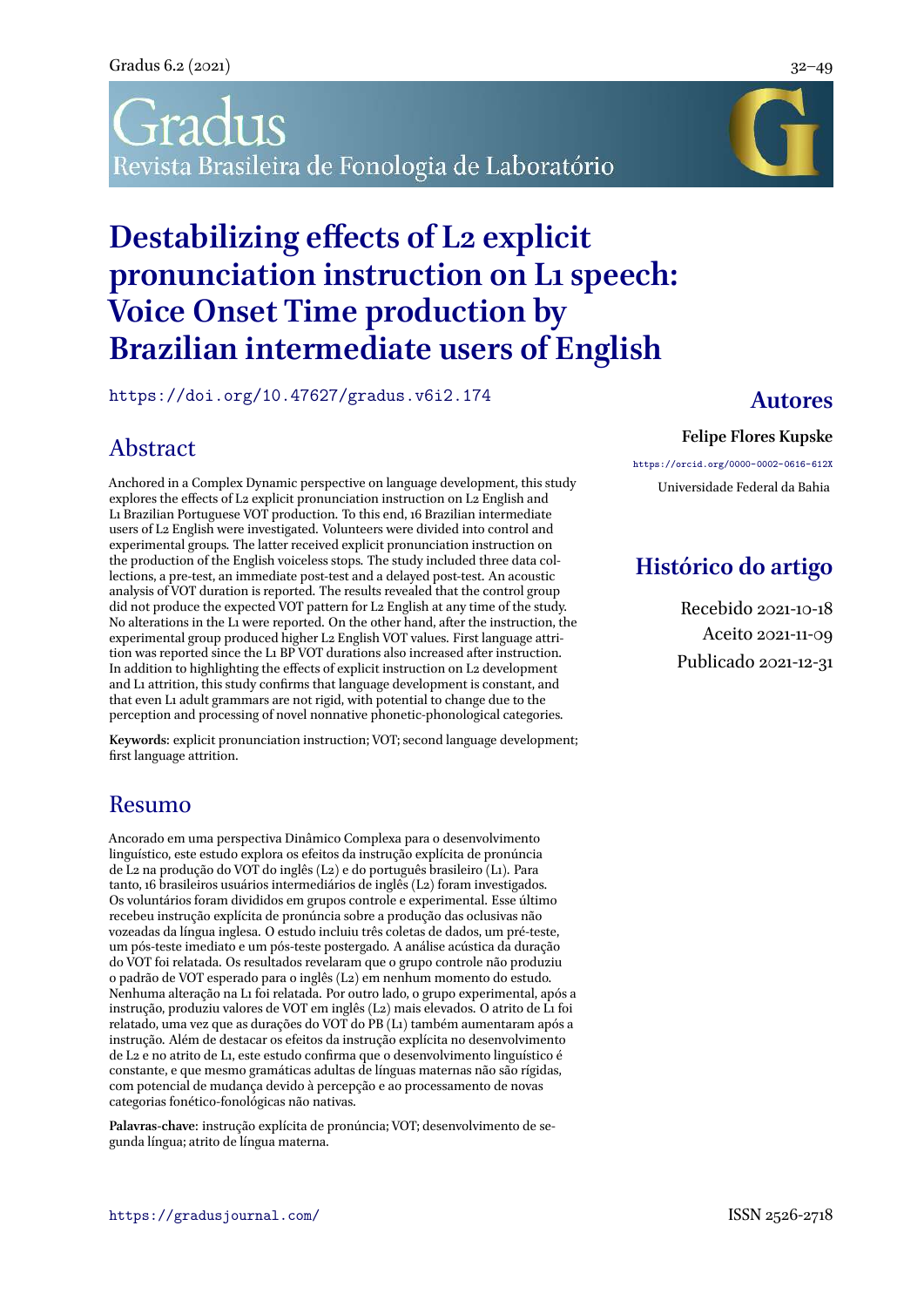### *Introduction*

In a Complex Dynamic approach to bilingual development,<sup>1</sup> both  $1_{\text{DE}}$  Bor, ["Complexity Theory and](#page-15-0) first (L1) and second languages<sup>2</sup> (L2) are interconnected subsys-<br>the set of the second languages<sup>2</sup> (L2) are interconnected subsys-<br>different? (2017). tems. Therefore, since the languages of bilinguals are represented in a single neural architecture,<sup>3</sup> and the sound systems of these individuals cohabit the same phonetic-phonological space in the brain,<sup>4</sup> in L2 development, the L1 is expected to influence how novel nonnative phonetic-phonological categories are processed, represented and applied.<sup>5</sup> A vast body of research, however, has pointed out that both first and second languages dynamically interact with each other, regardless of bilinguals' proficiency level,  $6$ and even when nonnative languages are developed in early childhood.<sup>7</sup> In other words, the L2 also influences the L1.

The premise that bilinguals behave in each of their languages differently from monolinguals has been corroborated by a growing number of studies on all linguistic levels, from phonetics to pragmatics. Several investigations have claimed that, in becoming bilingual, the L1 of any individual will suffer an amount of change and/or adaptation.<sup>8</sup> In some cases, bilinguals are not even perceived to be native speakers of their L1.<sup>9</sup> The fact that the L1 will inevitably show signs of alteration in bilinguals is thus a viewpoint that cannot be ignored in Linguistics.<sup>10</sup> In this work, changes in the L1 triggered by L2 development represent cases of first language attrition (FLA), defined as a non-age-related alteration in a previously developed (or "stable") language or language ability in a healthy speaker.<sup>11</sup>

When an L2 becomes more frequent and more dominant in the brain of a bilingual, it consequently exerts more influence on the L1. L2 influence on L1 speech perception and/or production is therefore commonly evidenced in bilinguals who reach a high level of L2 proficiency and who, as a consequence, present greater variability in the way L1 properties are applied<sup>12</sup> compared to <sup>12</sup> SCHMID, *[Language Attrition](#page-17-3)* (2011). monolinguals. For that reason, FLA is more robustly documented in studies investigating L1 speech during L2 immersion. For instance, bilinguals in L2-dominant contexts are consistently found to be less "native-like" when compared to monolingual compatri- $\frac{13}{3}$  be Leeuw et al., "The effects of con-<br>National property is the contract of contact on native language pronunciation

Nonetheless, research in the area has been indicating that FLA is [in an L2 migrant setting"](#page-17-4) (2010). not, as initially understood, something rare and present only in the speech of a small group of bilinguals, generally first-generation immigrants with long lengths of residence in L<sub>2</sub> communities and little or no L1 use.<sup>14</sup> There is no denying that changes in the L1 <sup>14</sup> SCHMID and KÖPKE, ["Introduction"](#page-17-2)<br>are more evident in the speech of those individuals but recent (2019). are more evident in the speech of those individuals, but recent studies have also demonstrated that bilinguals reveal attrited L1 data after short periods of time in an L2-dominant environment.<sup>15</sup>  $_{15}$  C<sub>HANG</sub>, ["First Language Phonet-](#page-16-7)Additionally, FLA has also been documented in the L1 speech of  $\frac{\text{ic Drit During Seco}}{\text{Acquisition}^2(\text{2010})}$ 

[Dynamic Systems Theory"](#page-15-0): same or

2 This article does not make any distinction between the terms "second language" and "nonnative language". 3 MacWhinney, ["Language emer](#page-17-0)[gence"](#page-17-0) (2002).

4 Best and Tyler, ["Nonnative and](#page-15-1) [second-language speech perception"](#page-15-1): Commonalities and complementari-ties (2007); FLEGE, ["Second language](#page-16-0) [speech learning"](#page-16-0): Theory, findings and problems (1995); Flege and Bohn, ["The revised Speech Learning Model](#page-16-1) [\(SLM-r\)"](#page-16-1) (2021).

5 Kupske and Alves, ["Orchestrating](#page-16-2) [chaos":](#page-16-2) teaching foreign language pronunciation in the complexity paradigm (2017).

6 van Hell and Dijkstra, ["Foreign](#page-16-3) [language knowledge can influence](#page-16-3) [native language performance in](#page-16-3) [exclusively native contexts"](#page-16-3) (2002).

7 Werker and Byers-Heinlein, ["Bilingualism in infancy":](#page-17-1) first steps in perception and comprehension  $(2008).$ 

8 Köpke, ["Language attrition at](#page-16-4) [the crossroads of brain, mind, and](#page-16-4) [society"](#page-16-4) (2007); SCHMID and KÖPKE, ["Introduction"](#page-17-2) (2019).

9 Karayayla, ["Turkish as an immi](#page-16-5)[grant and heritage language in the](#page-16-5) [UK"](#page-16-5): Effects of exposure and age at onset of bilingualism on grammatical and lexical development of the first language (2018).

10 Kupske, ["Atrito linguístico"](#page-16-6) (2021). 11 Kupske, ["Atrito linguístico"](#page-16-6) (2021).

[ic Drift During Second Language](#page-16-7)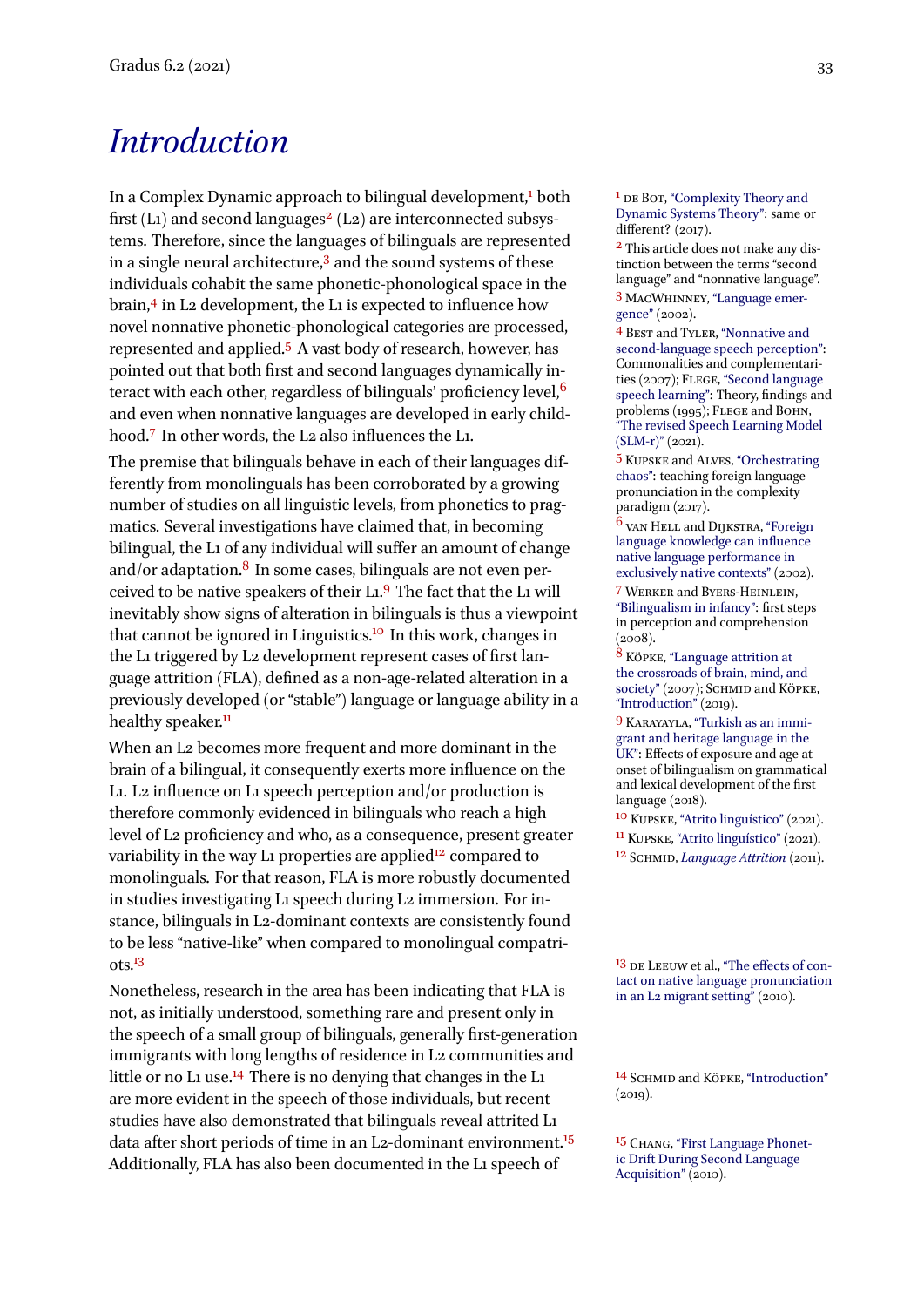bilinguals who have never left their home countries.<sup>16</sup> 16 SCHERESCHEWSKY et al., ["First lan-](#page-17-5)

Laboratory phonology has been consistently reporting that proficient L2 learners in L1 settings might also yield attrited L1 data. For example, many experimental studies have revealed that native speakers of short-lag Voice Onset Time<sup>17</sup> (VOT) languages who are advanced users of a long-lag VOT L2, even when immersed in an L1 context, produce L1 voiceless stops with significantly longer durations compared to monolinguals.<sup>18</sup> Other studies have brought to light that FLA is also evidenced in bilinguals with different L2 proficiency levels, including intermediate<sup>19</sup> and basic users of the L2, encapsulating emerging bilinguals and instructed language learners.<sup>20</sup> However, FLA in L1-dominant contexts is still very under-researched, and there are few studies investigating the role of L2 instruction on L1 alterations in those settings. In view of the foregoing, considering language as a Complex Dynamic System,<sup>21</sup> this work aims at investigating the impact of a single session of L2 English explicit pronunciation instruction on L2 English (longlag) and L1 Brazilian Portuguese (short-lag) VOT production by Brazilian intermediate users of English.

Although there are no absolute VOT values for each voiceless stop, in BP, the durations vary around 12 ms for  $/p/$ , 18 ms for  $/t/$ , and  $38$  ms for  $/k/^{22}$  In English, on the other hand, typical values are around 55 ms for  $/p/$ , 70 ms for  $/t/$ , and 80 ms for  $/k/23$  Such being the case, the hypothesis in this study is that, prior to the explicit instruction, independent L2 English speakers (levels B1 and B2) will not produce long-lag VOT durations for L2 English, transferring and adopting the BP short-lag pattern. After the instruction, it is expected that participants will yield longer VOT values for the L2 and, as a consequence, long VOT values for the L1, since the L1 and L2 subsystems interact and will both suffer from the destabilization brought about by the pronunciation instruction.<sup>24</sup> 24 SCHERESCHEWSKY, ["Desenvol-](#page-17-9)

To test this hypothesis, 16 volunteers were recruited, and their production of initial voiceless stops  $(|p, t, k\rangle)$  both in L2 English and L1 BP was recorded and acoustically analyzed. Speech data were collected in three moments:

- (1) a pre-test, with a data collection prior to the instruction;
- (2) an immediate post-test, right after the instruction; and
- (3) a delayed post-test, collected three months after the immediate post-test.

Participants were divided into two groups: an experimental group (EG) that received explicit instruction on the production of English stops based on a communicative framework for pronunciation teaching;<sup>25</sup> and a control group (CG), composed by partici- <sup>25</sup> Celce-Murcia et al., *[Teaching pro](#page-15-5)*pants who did not receive instruction during the investigation.

This work is divided into three sections apart from this Introduction. In the first section, the methodology supporting this study

[guage attrition"](#page-17-5): the effects of English (L2) on Brazilian Portuguese VOT patterns in an L1-dominant environment (2017); SCHERESCHEWSKY et al., ["Atrito linguı́stico em plosivas em](#page-17-6) início de palavra": dados de bilíngues e trilíngues (2019).

<sup>17</sup> VOT can be defined as the time interval between the release of a stop and the onset of voicing.

18 Alves et al., ["L2 development](#page-15-2) [and L1 attrition in an L1-dominant](#page-15-2) [environment"](#page-15-2): analysing Voice Onset Time in L1 Spanish and L2 English  $(2019)$ .

19 Schereschewsky et al., ["First lan](#page-17-5)[guage attrition"](#page-17-5): the effects of English (L2) on Brazilian Portuguese VOT patterns in an L1-dominant environment (2017); SCHERESCHEWSKY et al., ["Atrito linguı́stico em plosivas em](#page-17-6) início de palavra": dados de bilíngues e trilíngues (2019).

20 Dmitrieva et al., ["The effect of](#page-16-8) [instructed second language learning](#page-16-8) [on the acoustic properties of first](#page-16-8) [language speech"](#page-16-8) (2020); OSBORNE and Simonet, ["Foreign-language](#page-17-7) [phonetic development leads to first](#page-17-7)[language phonetic drift":](#page-17-7) plosive consonants in native Portuguese speakers learning English as a foreign language in Brazil (2021).

21 Beckner et al., ["Language is a](#page-15-3) [Complex Adaptive System"](#page-15-3) (2009). 22 Istre, ["Um estudo do VOT em](#page-16-9) [monolíngües brasileiros"](#page-16-9) (1980). <sup>23</sup> TORIBIO et al., ["Perseverative](#page-17-8) [phonetic effects inbilingual code](#page-17-8)[switching"](#page-17-8) (2005).

[vimento de Voice Onset Time em](#page-17-9) [sistemas multilíngues \(português - L1,](#page-17-9) [inglês - L2 e francês - L3\)"](#page-17-9): discussões dinâmicas a partir de diferentes metodologias de análise de processo (2021); Alves and Schereschewsky, *["One for all, all for one"](#page-15-4)*: On processoriented approaches to multilingual phonetic-phonological development  $(2021)$ .

*[nunciation](#page-15-5)*: a reference for teachers of English to speakers of other languages (1996); Celce-Murcia et al., *[Teaching](#page-15-6) [pronunciation](#page-15-6)*: a course book and reference guide (2010).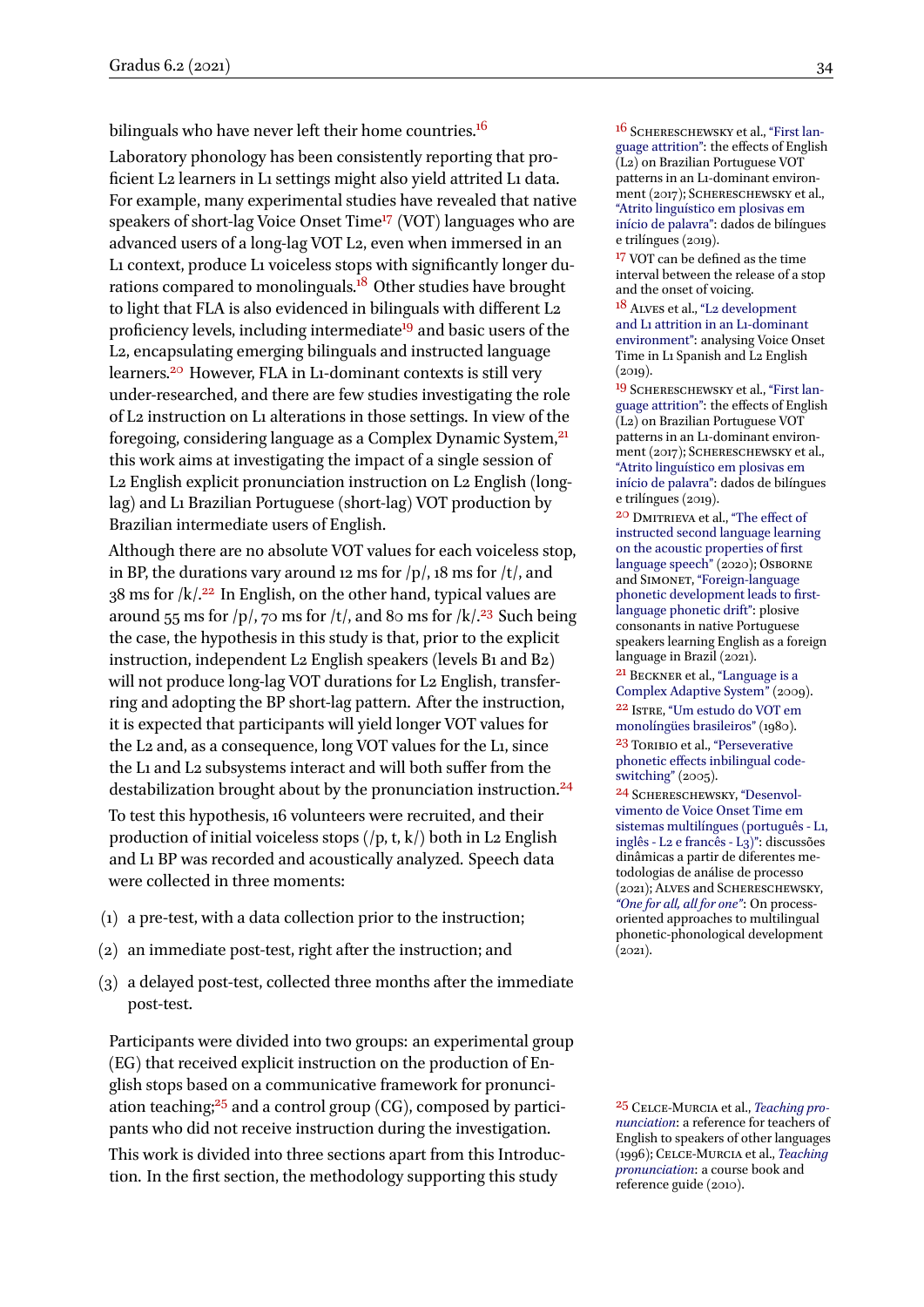will be shown. The second section is dedicated to results and to a general discussion. A section of Final Remarks will close this work.

# *Methodology*

#### **Participants**

For this study, 16 volunteers, native speakers of Brazilian Portuguese were recruited, and reported no speech, hearing or language difficulties. Participants were all undergraduate students pursuing a degree in English in the city of Salvador, Brazil, all born and raised in the same city. At the recruitment, participants were aged between 19 and 25 years (mean = 22.9 years,  $SD = 3.8$  years), and were divided into two groups: experimental  $(N = 8)$  and control  $(N = 8)$ . Only intermediate users of English, classified as B1 and B<sub>2</sub> with a *C-test*,<sup>26</sup> were considered.

Participants completed a basic questionnaire, and were invited to fill out and sign an Informed Consent Form. They had the right to stop taking part in the investigation at any time. Volunteers' identities were kept confidential.

#### Target words

<span id="page-3-0"></span>The literature on VOT points out that, in addition to the number of syllables and the speech rate, the height of the following vowel affects the production of stops.<sup>27</sup> Based on previous studies,  $28$ this work takes into account 36 targets with word-initial stops preceding high and low back vowels as presented in table [1](#page-3-0).

| Stop        | Vowel     | English | Portuguese |
|-------------|-----------|---------|------------|
| $ {\bf p} $ |           | Poodle  | Puma       |
|             | high back | Poof    | Puro       |
|             |           | Pool    | Pulo       |
|             |           | Pop     | Poça       |
|             | low back  | Posh    | Posso      |
|             |           | Pot     | Pote       |
| /t/         |           | Tool    | Tudo       |
|             | high back | Toot    | Tufo       |
|             |           | Tooth   | Tusso      |
|             |           | Tod     | Toca       |
|             | low back  | Top     | Toque      |
|             |           | Toss    | Tosa       |
| /k/         |           | Cool    | Cujo       |
|             | high back | Coop    | Cume       |
|             |           | Cura    |            |
|             |           | Cob     | Cola       |
|             | low back  | Cod     | Copa       |
|             |           | Cop     | Copo       |

 $26$  KEIJZER, ["Last in first out?":](#page-16-10) an investigation of the regression hypothesis in Dutch emigrants in Anglophone Canada (2007).

27 Schwartzhaupt, *[Factors influ](#page-17-10)[encing Voice Onset Time](#page-17-10)*: analyzing Brazilian Portuguese, English and interlanguage data (2012). 28 Kupske, ["Imigração, atrito e com](#page-16-11)[plexidade":](#page-16-11) a produção das oclusivas surdas iniciais do Inglês e do Português por sul-brasileiros residentes em Londres (2016).

**Table 1:** Target words.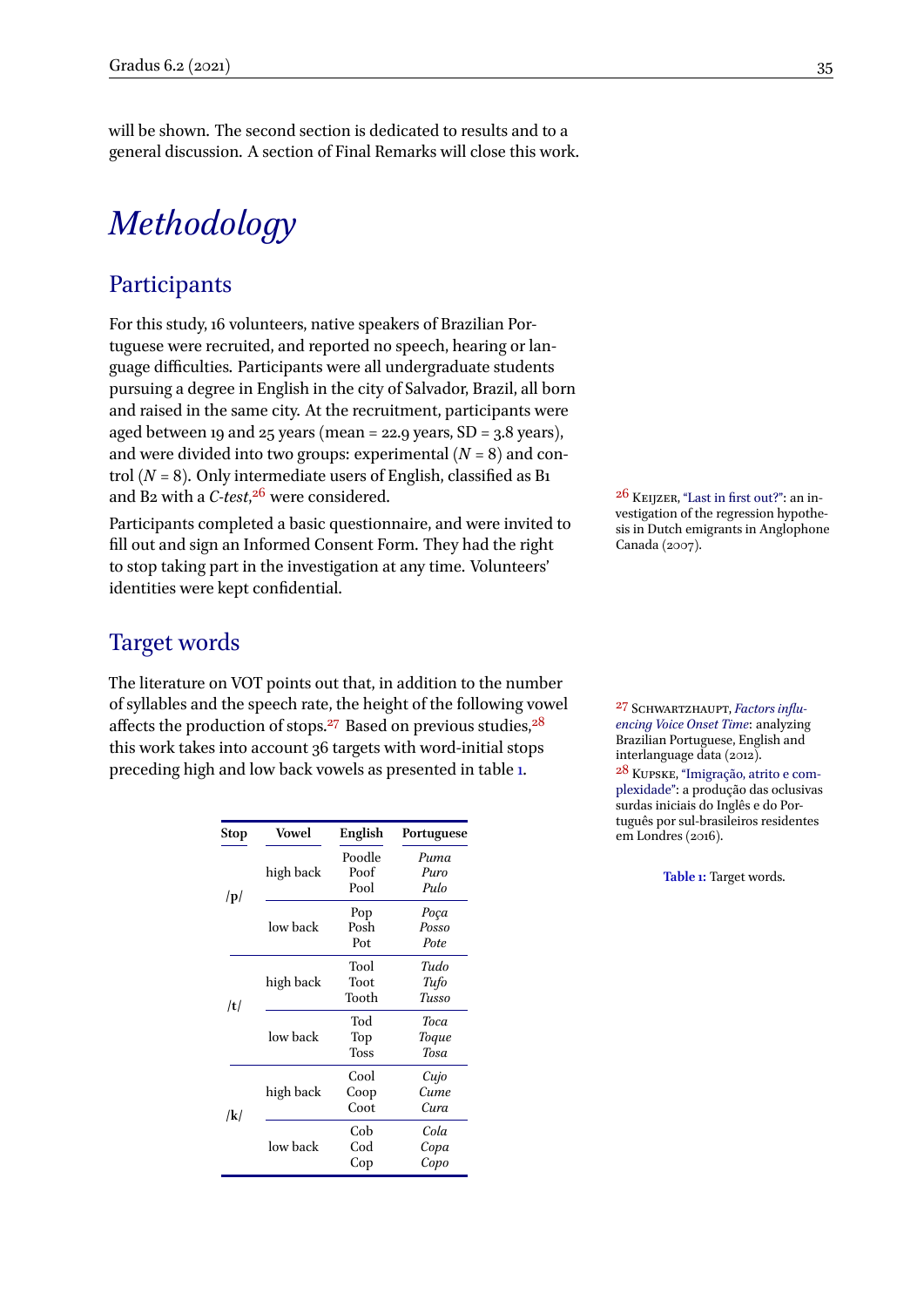Apart from the targets in table [1,](#page-3-0) 16 distractor items were included. These items were not considered in the analysis.

### Procedures and Explicit Instruction

All data collections were conducted in the language being tested with all instruments and written and oral instructions in the same language. Therefore, L1 BP and L2 English targets were collected on different days to minimize any possible bias of language mode/shift effects. Participants were individually recorded in soundproof booths. A professional Rode NT1 microphone was used. The recording was carried out with  $AUDACITY<sup>29</sup>$  with a  $^{29}$  URL: [https://www.audacityteam.](https://www.audacityteam.org/download/) sampling rate of 44.1 kHz, 16-bit resolution, on an iMac, 3,6 GHz Intel Core i5 Quad-Core, with 16 GB of RAM. The data was recorded in stereo and later converted to mono, so that no recording channels were lost.

In the data collection sessions, in view of previous studies,<sup>30</sup> par- <sup>30</sup> Kupske, ["Imigração, atrito e com](#page-16-11)ticipants should read the two following carrier-sentences: "I would say (target word)" and "*Eu diria* (target word)" for English and BP, respectively. Participants individually recorded all items from table [1](#page-3-0) twice. Targets were randomized to ensure that any participant was provided with the same order of items to mitigate any bias related to order effects. In addition, participants could repeat any target when necessary. In cases of repetition, the last production was used for the analysis. The carrier-sentences with the targets were presented on a computer screen.

After the data collection for the pre-test, the EG members were invited to participate in a short course about English pronunciation based in a communicative framework.<sup>31</sup> The single session lasted <sup>31</sup> CELCE-MURCIA et al., *[Teaching](#page-15-6)* 120 minutes and started from a more analytical treatment of the English stops, evolving to teaching stages in which the volunteers would use those English sounds in an organic way and with authentic communicative purposes. The instruction included five steps:

- (i) *description and analysis*, in which explicit information about the pronunciation of English voiceless stops was provided;
- (ii) *listening discrimination*, in which perceptual discrimination tasks about the targets were applied;
- (iii) *controlled practice and feedback*, which included the repetition of some preset targets in a more controlled manner;
- (iv) *guided practice and feedback*, in which participants had more autonomy to use the English stops in a less controlled and mechanistic way; and finally
- (v) *communicative practice and feedback*, which took place when learners were able to produce the target forms freely in authen-tic interactions.<sup>32</sup> Superiors and Alves, ["Orchestrating](#page-16-2) and Alves, "Orchestrating and Alves, "Orchestrating"

[plexidade":](#page-16-11) a produção das oclusivas surdas iniciais do Inglês e do Português por sul-brasileiros residentes em Londres (2016).

*[pronunciation](#page-15-6)*: a course book and

[chaos":](#page-16-2) teaching foreign language pronunciation in the complexity paradigm (2017).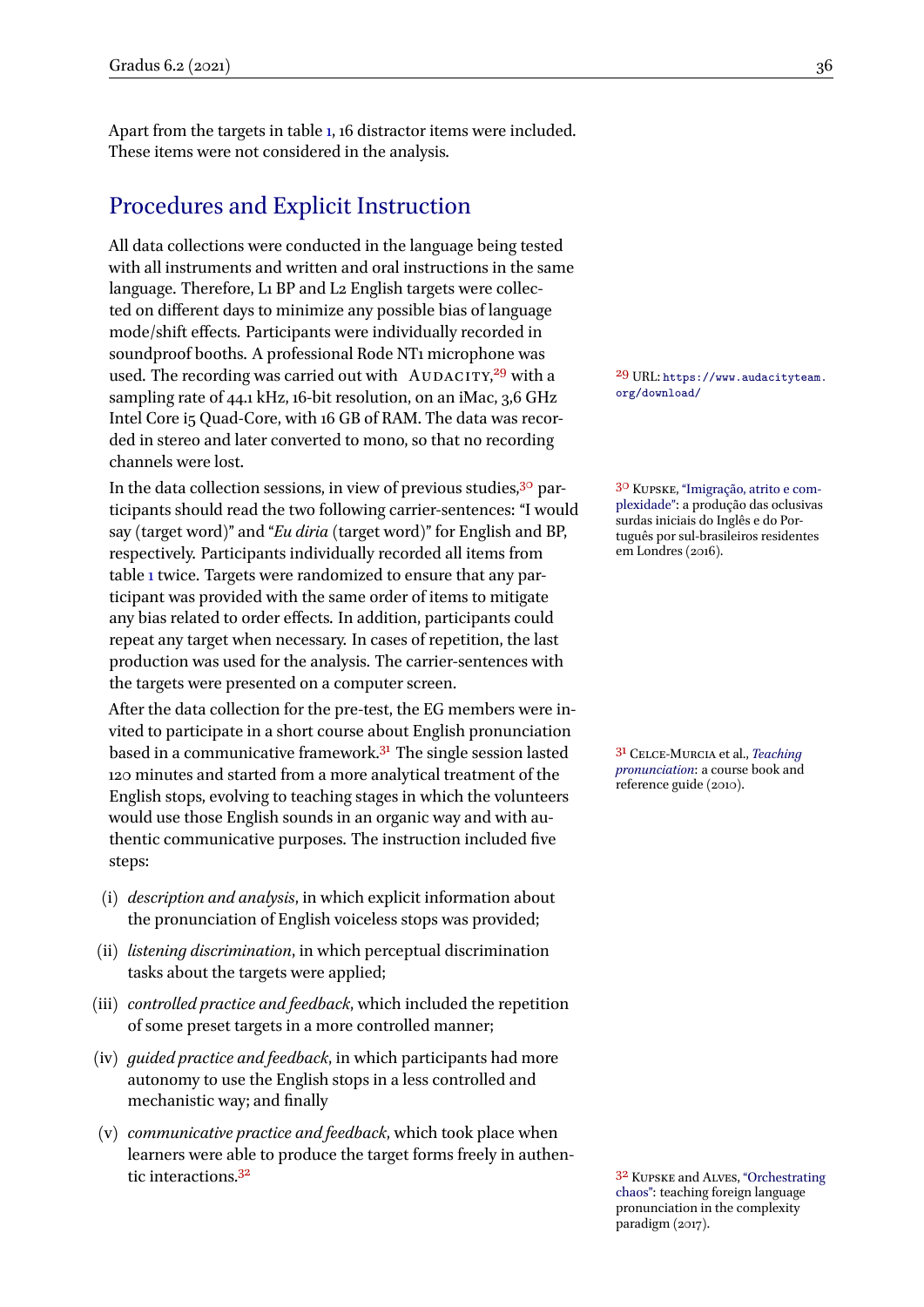It is valid to point out that the targets containing voiceless stops in English considered in the study were not used in the material presented during the pronunciation teaching session. It is noteworthy that participants in the CG, for ethical reasons, received the same 120-minute instruction after the delayed post-test.

Succeeding the instruction, in the immediate post-test, both the EG, which received instruction on the production of English stops, and the CG recorded new data. Three months after the second data collection, a delayed post-test was conducted. The same methodology applied in the pre-test was adopted for both posttests.

A total of 3.456 target items, 1.728 for each group (36 words x 8 participants x 3 tests x 2 repetitions), was considered in the analysis. VOT duration was measured from the stop burst to the onset of voicing. In case of multiple bursts, the last one was considered. Acoustic measurements were made with PRAAT.<sup>33</sup> 33 [https://www.fon.hum.uva.nl/](https://www.fon.hum.uva.nl/praat/)

# *Results and general discussion*

In general terms, EG ( $N = 8$ ) and CG ( $N = 8$ ) yielded VOT values both for L1 BP and L2 English that are similar to the 12 ms for  $/p/$ , 18 ms for  $/t$ , and 38 ms for  $/k$  expected for BP.<sup>34</sup> The mean VOT  $\frac{34 \text{ Is} \text{TRE}}{24 \text{ Is} \text{TRE}}$  ["Um estudo do VOT em](#page-16-9) values and standard deviations (SD) for the groups are shown in table [2.](#page-5-0)

<span id="page-5-0"></span>

| Language                  | <b>Stop</b> | $CG(N=8)$ |      | EG $(N=8)$ |           |
|---------------------------|-------------|-----------|------|------------|-----------|
|                           |             | Mean      | SD   | Mean       | <b>SD</b> |
| Brazilian Portuguese (L1) | p           | 21.49     | 5.84 | 21.12      | 5.9       |
|                           | /t/         | 22.02     | 7.3  | 22.20      | 1.8       |
|                           | /k/         | 48.44     | 5.3  | 52.32      | 3.4       |
| English $(L_2)$           | /p/         | 22.50     | 10.6 | 21.60      | 7.8       |
|                           | /t/         | 33.09     | 16.6 | 32.89      | 14.3      |
|                           | /k/         | 46.70     | 12.2 | 54.75      | 13.6      |

Table [2](#page-5-0) reveals that the VOT values for L1 BP and L2 English for the CG and EG, in the pre-test, are similar. As expected for L2 learners, both groups present high standard deviations in the durations of English stops, indicating a great variability in L2 speech production. Detailing the L1 data, fig. [1](#page-6-0) shows the central tendencies for BP.

[praat/](https://www.fon.hum.uva.nl/praat/).

**Table 2:** Mean VOT values and standard deviations for the pre-test in ms.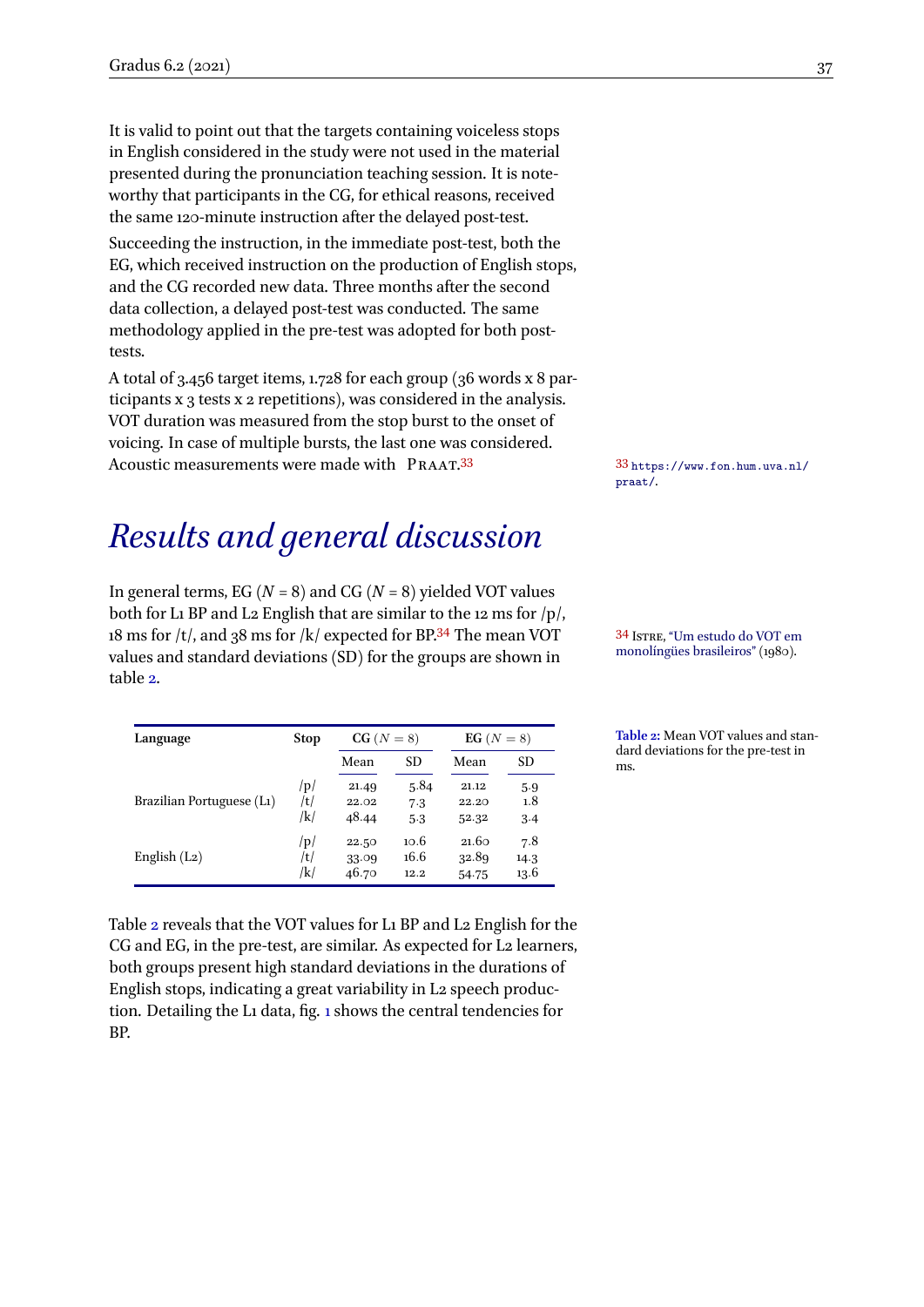<span id="page-6-0"></span>

**Figure 1:** Boxplots of VOT for L1 BP. Left: Boxplots of VOT durations for the CG in the pre-test; Right: Boxplots of VOT durations for the EG in the pre-test (VOT in ms; boxes represent quartiles and median; whiskers represent values within 1.5 times interquartile range below the  $25<sup>th</sup>$  percentile and above the  $75<sup>th</sup>$ percentile; pink triangles represent mean values).

As can be seen, CG and EG present very similar data in descriptive terms. Being the data normally distributed after a log transformation  $(log_{10})$ , a *t test* for independent samples was carried out. The test revealed that there are no statistically significant differences between the groups for the BP VOT production:

- $t(14) = 0.106$ ,  $\rho < .05$ , for  $|p|$
- $t(14) = -0.055, \rho < .05$ , for /t/
- $t(14) = -1.752, \rho < .05$ , for /k/

Fig. [2](#page-6-1) presents the central tendencies for L2 English in the pretest. For English, CG and EG also present similar mean values for all three stops, and similar central tendencies for  $/p/$  and  $/k/$ . However, the CG presents more variability in the central tendency for the alveolar stop compared to the EG.

<span id="page-6-1"></span>

**Figure 2:** Boxplots of VOT for L2 English. Left: Boxplots of VOT durations for the CG in the pre-test; Right: Boxplots of VOT durations for the EG in the pre-test (VOT in ms; boxes represent quartiles and median; whiskers represent values within 1.5 times interquartile range below the 25<sup>th</sup> percentile and above the 75<sup>th</sup> percentile; pink triangles represent mean values).

A *t test* for independent samples confirmed that, in the pre-test, CG and EG produced similar VOT durations for L2 English:

- $t(14) = 0.194$ ,  $\rho < .05$ , for  $|p|$
- $t(14) = -0.0647, \rho < .05$ , for /t/
- $t(14) = -1.249, \rho < .05$ , for /k/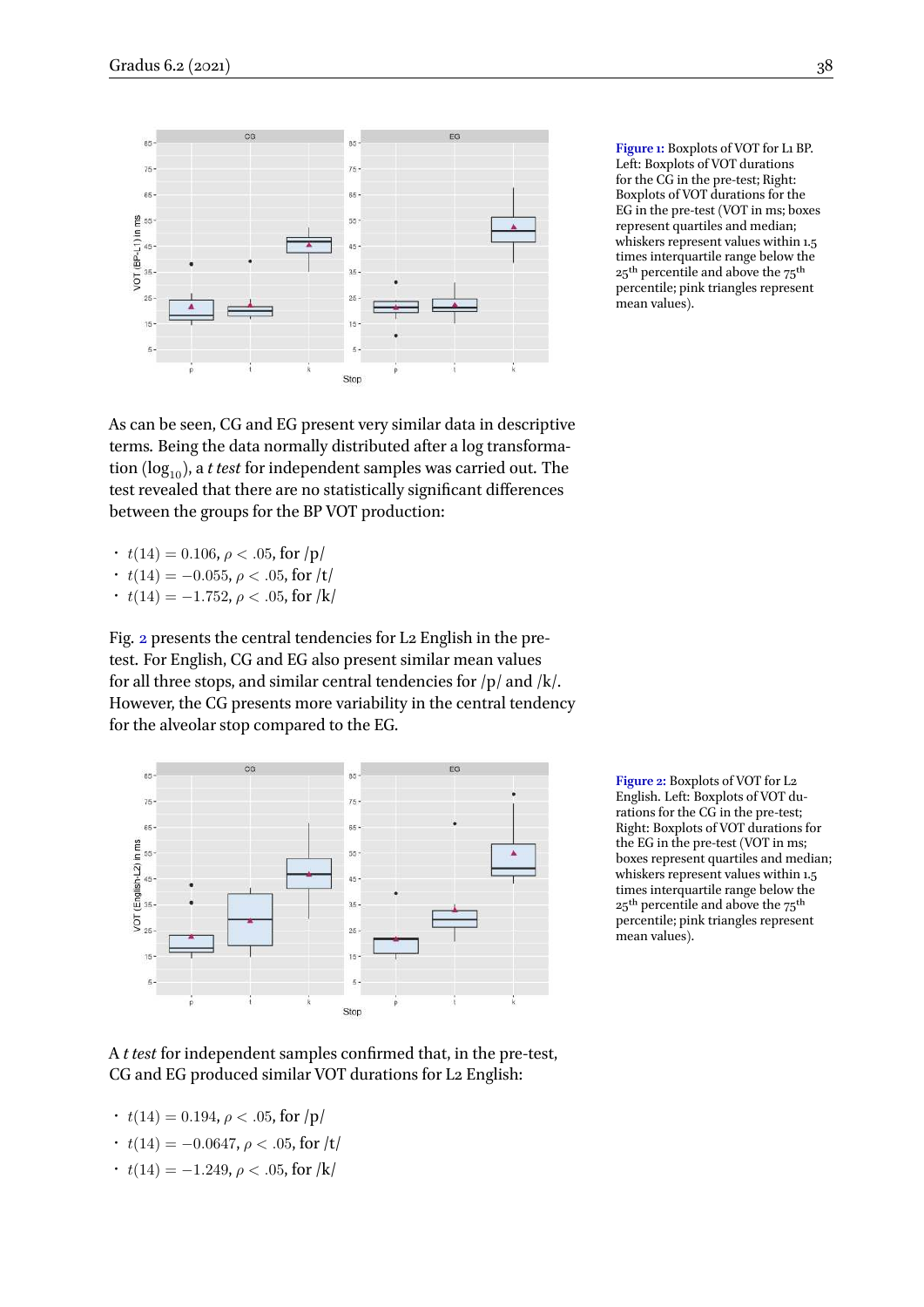Thus, before the instruction about the production of L2 English stops, both groups presented statistically similar VOT values for BP and English. The pre-test data indicate that the groups transfer the short-lag L1 VOT pattern to the L2.

Oppositions between segments can vary depending on the different acoustic cues speakers of a given language perceive as cen-tral.<sup>35</sup> VOT, for instance, is known to be an important acoustic cue <sup>35</sup> Holt and Lorro, ["Cue weighting](#page-16-12) in English for establishing the contrast between voiced and voiceless initial stops, but not in Brazilian Portuguese.<sup>36</sup> Therefore, VOT is not expected to assume a fundamental status in the production of stops by Brazilian speakers, as revealed by the pre-test data for both groups.<sup>37</sup> As mentioned in the introduction of this study, since both sound systems of bilinguals are represented in a single neural architecture,<sup>38</sup> it is expected that the L1 will transfer to the L2. Even though transfer is a mechanism that underlies any type of learning through the application of already established knowledge to new situations, as in L2 development, L1 transfer makes bilinguals less efficient in speech perception and production of nonnative sounds that are very similar or that do not exist in the L1. For this reason, the BP short-lag VOT category affects how the L2 English VOT category is perceived, represented and produced, as the latter (a long-lag pattern) is categorized through the pre-existing short-lag BP VOT pattern.<sup>39</sup> 39 Kupske and DE OLIVEIRA, ["O](#page-16-13)

Following the pre-test, the EG participated in a 120-minute session of explicit pronunciation instruction about English stops as reported in the methodology section. Right after the instruction (immediate post-test) and three months later (delayed post-test), data from both groups were collected. The mean VOT values and standard deviations for the groups are shown in table [3](#page-8-0).

[in auditory categorization"](#page-16-12): implications for first and second language acquisition (2006).

36 Alves and Zimmer, ["Percepção](#page-15-7) [e produção dos padrões de VOT do](#page-15-7) [inglês por aprendizes brasileiros"](#page-15-7): o papel de múltiplas pistas acústicas sob uma perspectiva dinâmica (2015). 37 Alves and Kampff, ["Efeitos de](#page-15-8) [longo prazo do treinamento percep](#page-15-8)[tual na percepção e produção das](#page-15-8) [plosivas iniciais surdas do inglês por](#page-15-8) [estudantes brasileiros"](#page-15-8): implicações para o ensino de pronúncia (2019). 38 MacWhinney, ["Language emer](#page-17-0)[gence"](#page-17-0) (2002).

[desenvolvimento do padrão de Voice](#page-16-13) [Onset Time das oclusivas surdas](#page-16-13) [iniciais do inglês por aprendizes](#page-16-13) [soteropolitanos":](#page-16-13) efeitos da instrução  $explícita (2020)$ .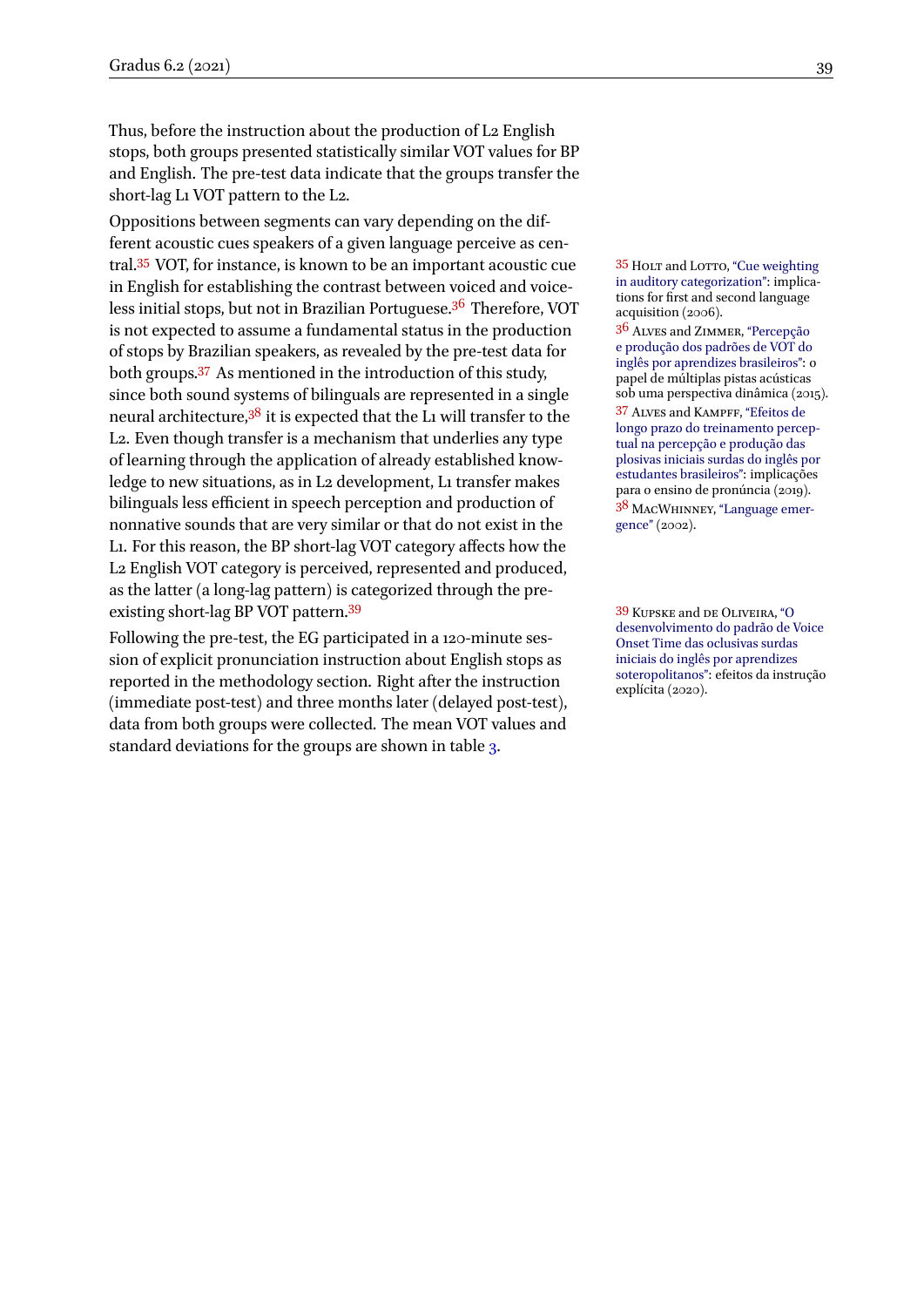<span id="page-8-0"></span>

| Language        | <b>Stop</b> | $CG(N=8)$ |           |        |                     |                   |      |  |  |
|-----------------|-------------|-----------|-----------|--------|---------------------|-------------------|------|--|--|
|                 |             | Pre-test  |           |        | Immediate post-test | Delayed post-test |      |  |  |
|                 |             | Mean      | <b>SD</b> | Mean   | SD                  | Mean              | SD.  |  |  |
|                 | /p/         | 22.50     | 10.6      | 20.03  | 5.2                 | 21.78             | 4.8  |  |  |
| English $(L_2)$ | /t/         | 33.09     | 16.6      | 32.85  | 9.73                | 30.73             | 6.7  |  |  |
|                 | /k/         | 46.70     | 12.2      | 54.85  | 5.0                 | 55.60             | 3.1  |  |  |
|                 | /p/         | 21.49     | 5.84      | 23.06  | 6.0                 | 22.81             | 7.2  |  |  |
| BP(L1)          | /t/         | 22.02     | 7.3       | 21.31  | 3.9                 | 21.76             | 4.0  |  |  |
|                 | /k/         | 48.44     | 5.3       | 47.80  | 4.6                 | 47.50             | 4.1  |  |  |
| Language        | <b>Stop</b> |           |           |        | EG $(N=8)$          |                   |      |  |  |
|                 |             | Pre-test  |           |        | Immediate post-test | Delayed post-test |      |  |  |
|                 |             | Mean      | SD        | Mean   | SD.                 | Mean              | SD.  |  |  |
|                 | /p/         | 21.60     | 7.8       | 93.14  | 31.3                | 43.64             | 14.8 |  |  |
| English $(L_2)$ | /t/         | 32.89     | 14.3      | 108.80 | 32.3                | 54.09             | 15.1 |  |  |
|                 | /k/         | 54.75     | 13.6      | 127.36 | 27.9                | 81.21             | 11.4 |  |  |
|                 | /p/         | 21.12     | 5.9       | 31.63  | 7.5                 | 24.93             | 5.4  |  |  |
| BP(L1)          | /t/         | 22.20     | 1.8       | 34.94  | 2.3                 | 38.87             | 3.5  |  |  |
|                 | /k/         | 52.32     | 3.4       | 50.65  | 4.0                 | 61.11             | 4.3  |  |  |

Regarding the production of L<sub>2</sub> English VOT, as table [3](#page-8-0) shows, the mean durations for the CG are very similar across the three tests and seem to be anchored in the short-lag VOT standard. The EG, on the other hand, shows extremely high values, even for the long-lag VOT pattern described for English in the literature, in the immediate post-test. Although the mean values are reduced in the delayed post-test, they are still higher compared to the pre-test. It is worth noting that the standard deviations for the EG after the instruction are high. Bilinguals' language systems usually present a great degree of variability, but higher SD, in this case, might be representing a great perturbation of bilinguals' language systems triggered by the explicit instruction.

**Table 3:** Mean VOT values and standard deviations for the pre-test and post-tests in ms.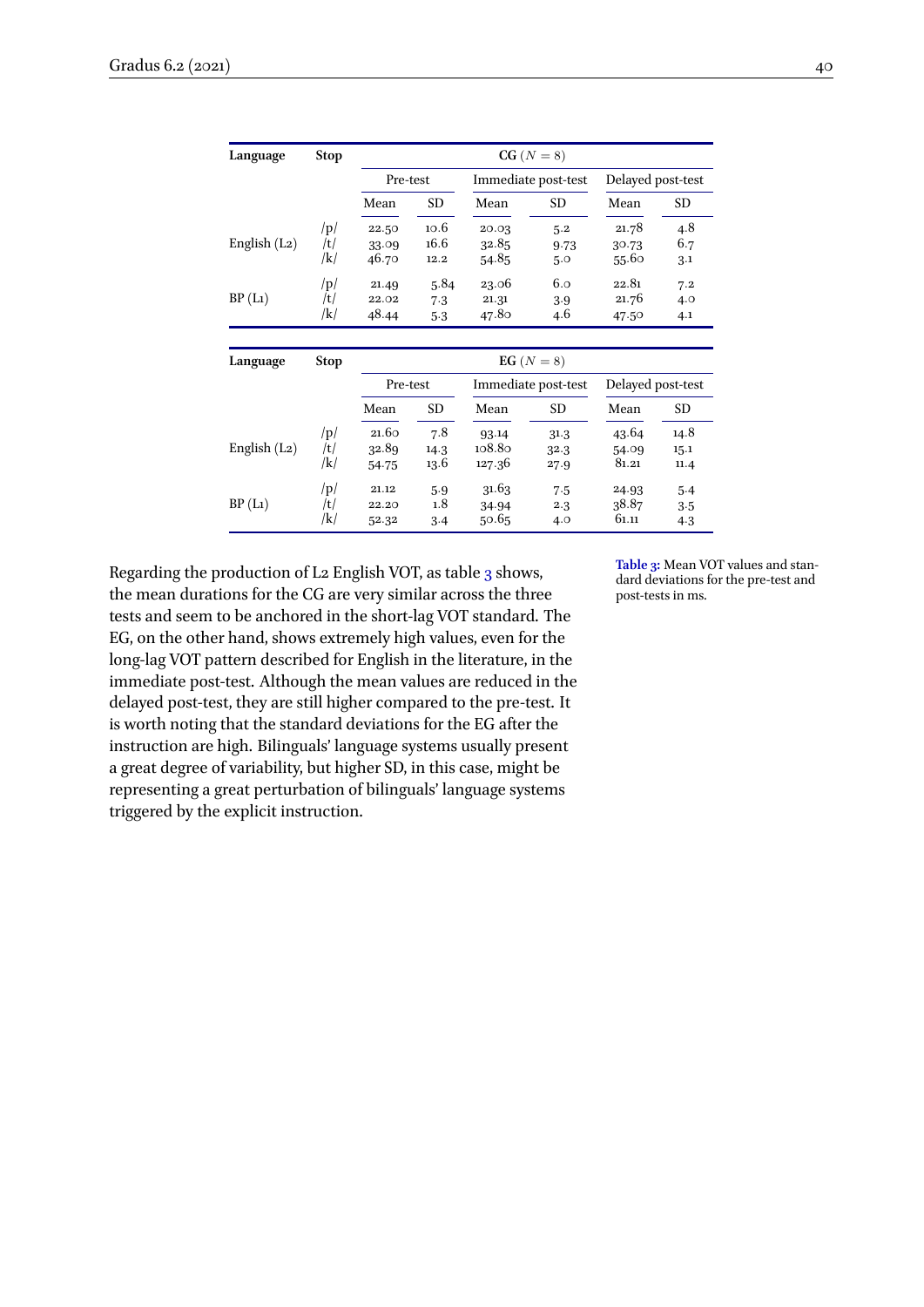For pedagogical reasons, the data produced by the CG will be analyzed separately from the EG data. Figure [3](#page-9-0) shows the production of L2 English stops by the former group for the three tests.

<span id="page-9-0"></span>

**Figure 3:** Boxplot of VOT durations (L2 English) for the CG sorted by test type (VOT in ms; boxes represent quartiles and median; whiskers represent values within 1.5 times interquartile range below the 25th percentile and above the 75<sup>th</sup> percentile).

As figure [3](#page-9-0) shows, the productions for the three tests are descriptively similar for the CG. Peculiarly, the durations for L2 English seem to present less variability in the two post-tests than in the pre-test. Figure [4](#page-9-1) shows the production of L1 BP stops for the same group for the three tests.

<span id="page-9-1"></span>

**Figure 4:** Boxplot of VOT durations (L1 BP) for the CG sorted by test type (VOT in ms; boxes represent quartiles and median; whiskers represent values within 1.5 times interquartile range below the 25<sup>th</sup> percentile and above the 75<sup>th</sup> percentile).

As revealed in the L2 data, the productions for L1 BP are similar in the three tests. Therefore, at least in descriptive terms, the CG produces VOT for the L1 and the L2 with no significant differences throughout the whole investigation. As shown in table [4,](#page-9-2) Repeated Measures ANOVAs confirm that there are not statistically significant differences in the production of L2 English and L1 BP VOT across different tests for the CG.

<span id="page-9-2"></span>

|                 |                   | Voice Onset Times (in milliseconds) $(N = 8)$ |                      |                         |                          |                         |                          | F(2, 14)                |
|-----------------|-------------------|-----------------------------------------------|----------------------|-------------------------|--------------------------|-------------------------|--------------------------|-------------------------|
|                 |                   | Pre-test                                      |                      |                         | Immediate post-test      | Delayed post-test       |                          | $(\rho > .05)$          |
|                 |                   | Mean                                          | <b>SD</b>            | Mean                    | SD                       | Mean                    | <b>SD</b>                |                         |
| English $(L_2)$ | /p/<br>/t/<br>/k/ | 22.50<br>28.70<br>46.69                       | 10.6<br>11.4<br>12.2 | 20.03<br>32.85<br>54.85 | 5.2<br>9.73              | 21.78<br>30.73<br>55.60 | 4.8<br>6.7               | 0.528<br>0.453<br>0.61  |
| BP(L1)          | /p/<br>/t/<br>/k/ | 21.49<br>22.02<br>45.44                       | 5.84<br>7.3<br>5.3   | 23.06<br>21.31<br>47.80 | 5.0<br>6.0<br>3.9<br>4.6 | 22.81<br>21.76<br>47.50 | 3.1<br>7.2<br>4.0<br>4.1 | 0.864<br>0.152<br>1.098 |

**Table 4:** Summary of Repeated Measures ANOVAs (control group). In all ANOVAs,  $\rho > .05$  (not significant).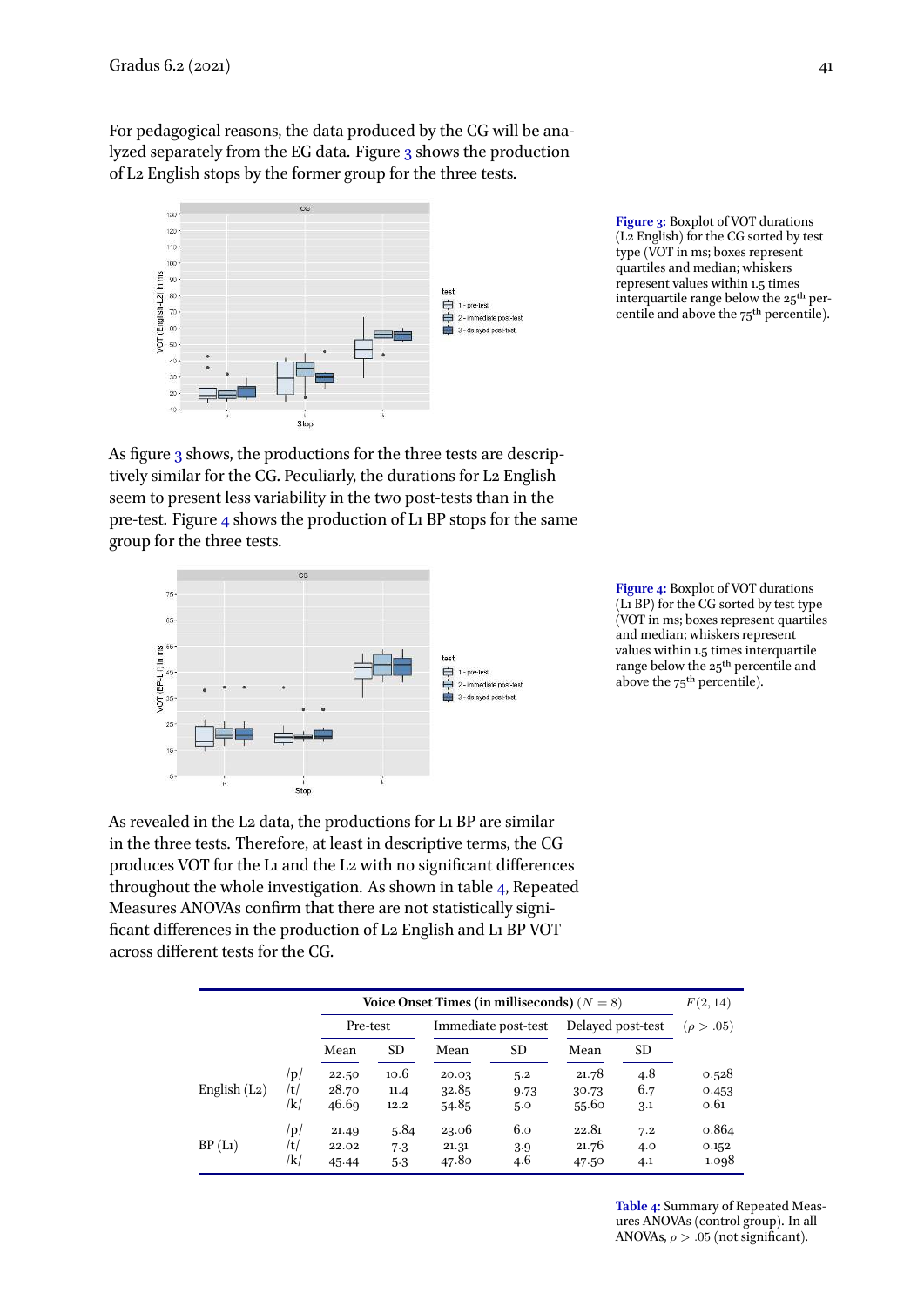Turning the attention to the EG data, figure [5](#page-10-0) reveals a different scenario for L2 English VOT production.

<span id="page-10-0"></span>

**Figure 5:** Boxplot of VOT durations (L2 English) for the EG sorted by test type (VOT in ms; boxes represent quartiles and median; whiskers represent values within 1.5 times interquartile range below the 25th percentile and above the 75th percentile).

While the CG presents a quite "stable" production in three months, the EG yields extremely high values and variability for the immediate post-test. Even though the EG participants produce more mitigated values in the delayed post-test, the great variability persists. Figure [6](#page-10-1) introduces de BP data for the EG.

<span id="page-10-1"></span>

**Figure 6:** Boxplot of VOT durations (L1 BP) for the EG sorted by test type (VOT in ms; boxes represent quartiles and median; whiskers represent values within 1.5 times interquartile range below the 25th percentile and above the 75<sup>th</sup> percentile).

For the L1 BP VOT production, the EG displays a different pattern compared to the CG. EG produces longer VOT values and more variability after the instruction. Repeated Measures ANOVAs confirm a contrasting production pattern for the EG, revealing that there are statistically significant differences across the tests for L2 English and L1 BP by Brazilians who have received explicit pronunciation instruction (table [5](#page-10-2)).

<span id="page-10-2"></span>

|                 |            | Voice Onset Times (in milliseconds) ( $N = 8$ ) |             |                     |              |                   |              | F(2, 14)         |
|-----------------|------------|-------------------------------------------------|-------------|---------------------|--------------|-------------------|--------------|------------------|
|                 |            | Pre-test                                        |             | Immediate post-test |              | Delayed post-test |              | $(\rho < .001)$  |
|                 |            | Mean                                            | <b>SD</b>   | Mean                | <b>SD</b>    | Mean              | <b>SD</b>    |                  |
| English $(L_2)$ | /p/<br>/t/ | 21.59<br>32.89                                  | 7.9<br>14.3 | 93.14<br>108.80     | 31.3         | 43.64<br>54.09    | 14.8<br>15.1 | 23.309<br>24.238 |
|                 | /k/        | 54.75                                           | 13.6        | 127.36              | 32.3<br>27.9 | 81.21             | 11.4         | 30.568           |
| BP(L1)          | /p/<br>/t/ | 21.12<br>22.20                                  | 5.9<br>1.8  | 31.63<br>34.94      | 7.5<br>2.3   | 24.93<br>38.87    | 5.4<br>3.5   | 21.715<br>10.849 |
|                 | /k/        | 52.32                                           | 3.4         | 50.65               | 4.0          | 61.11             | 4.3          | 9.802            |

**Table 5:** Summary of Repeated Measures ANOVAs (experimental group). In all ANOVAs,  $\rho < .001$ .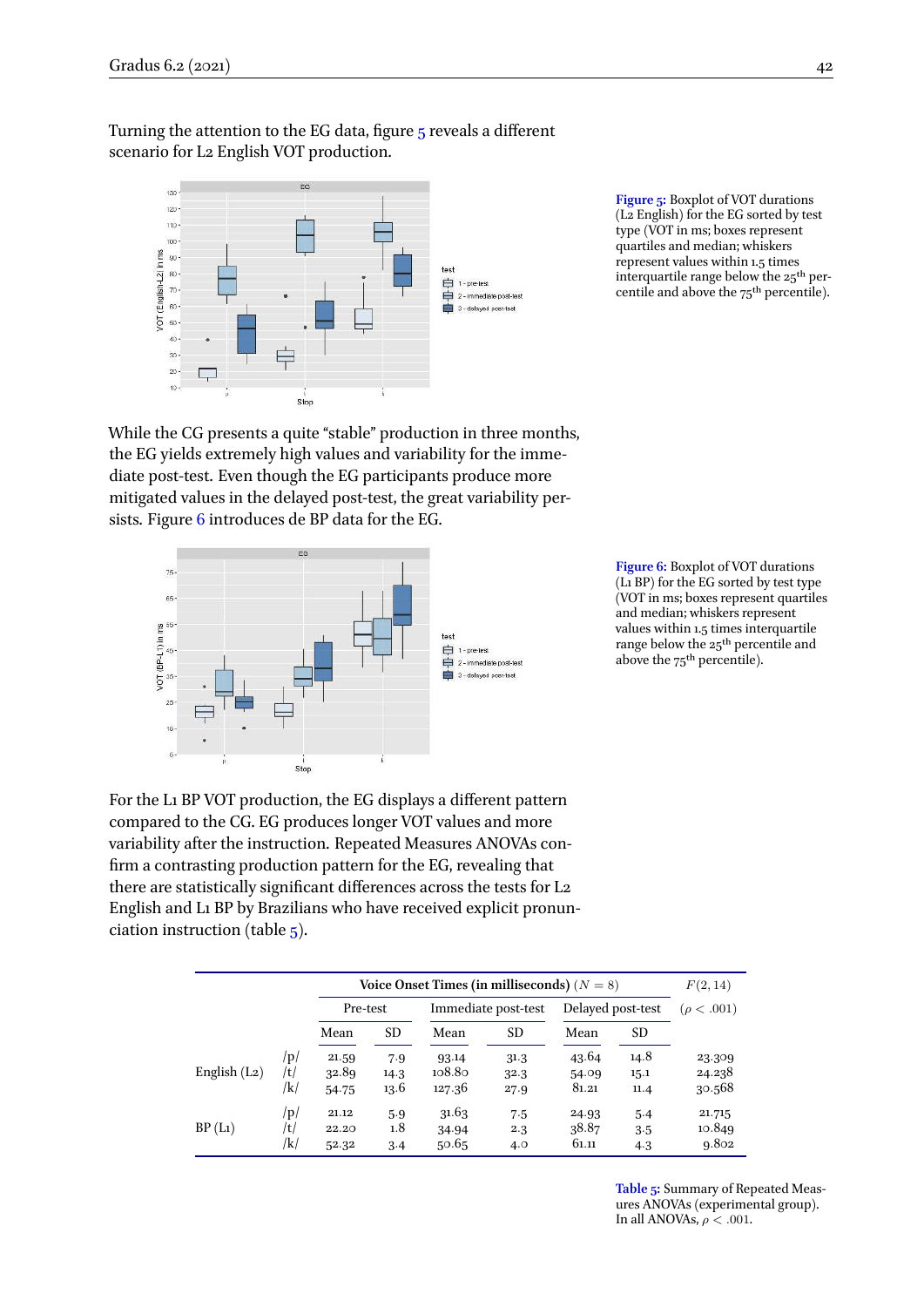|                 |     | Pre-test <i>vs.</i><br>Immediate post-test | Pre-test <i>vs.</i><br>Delayed post-test | Immediate post-test <i>vs</i> .<br>Delayed post-test |
|-----------------|-----|--------------------------------------------|------------------------------------------|------------------------------------------------------|
| English $(L_2)$ | /p/ | $\rho < .05$                               | $\rho < .05$                             | $\rho < .05$                                         |
|                 | /t/ | $\rho < .001$                              | (not significant)                        | $\rho < .05$                                         |
|                 | /k/ | $\rho < .001$                              | $\rho < .05$                             | $\rho < .05$                                         |
| BP(L1)          | /p/ | $\rho < .001$                              | (not significant)                        | $\rho < .001$                                        |
|                 | /t/ | $\rho < .05$                               | $\rho < .05$                             | (not significant)                                    |
|                 | /k/ | (not significant)                          | $\rho < .001$                            | $\rho < .05$                                         |

<span id="page-11-0"></span>Table [6](#page-11-0) complements the analysis and presents Pairwise Comparisons made with Bonferroni's Method.

For the L2 English bilabial, *post hoc* comparisons demonstrate that the VOT durations in the immediate post-test (mean = 93.14 ms) and in the delayed post-test (mean = 43.64 ms) are different from the pre-test values (mean  $=$  21.59 ms). In addition, the two post-tests are also statistically different from each other, being the values for the immediate post-test the highest. Therefore, after the instruction, participants produce very long durations for the L2 bilabial stop. Three months later, there is a decrease in VOT values, but they are still statistically different from those obtained in the pre-test.

Regarding the L2 alveolar stop, comparisons reveal that the VOT production in the pre-test (mean = 32.89 ms) is statistically different from the production for the immediate post-test (mean = 108.80 ms), but is similar to one presented in the delayed post-test (mean = 54.09 ms). The values for the alveolar stop in the immediate post-test are statistically different from those revealed in the pre-test and in the delayed post-test. For /t/, after the instruction, participants demonstrate increased VOT durations. However, in three months, there is a reduction in VOT values compared to the immediate post-test, and the new pattern is statistically similar to the pre-test one.

Finally, with reference to the L2 English velar stop, comparisons revealed that there are statistically significant differences between all possible comparisons. The mean VOT value moves from 54.75 ms, in the pre-test, to 127.36 ms after the instruction. In the delayed post-test, the mean duration for  $/k/$  is reduced to 81.21 ms, but the final VOT values are still different from those revealed in the beginning of the study.

Since this article draws on and defends Complex Dynamic systems applied to language development, $40$  language destabilization,  $40$  DE Bot, ["Complexity Theory and](#page-15-0) attrition and relearning are considered to be integral parts of bi-<br>different?  $(2017)$ . lingualism.<sup>41</sup> This point of view compulsorily implies, as already  $\frac{41}{41}$  Opitz, ["Language destabilization](#page-17-11) mentioned, that both L1 and L2 are interconnected complex subsystems of a greater bilingual system and dynamically adapt as a result of mutual crosslinguistic influence and according to the environment. On this note, research has shown that context and

**Table 6:** Summary of Pairwise

[Dynamic Systems Theory"](#page-15-0): same or

[and \(re-\)learning from a Complexity](#page-17-11) [Theory perspective"](#page-17-11): timescales and patterns across four studies (2017).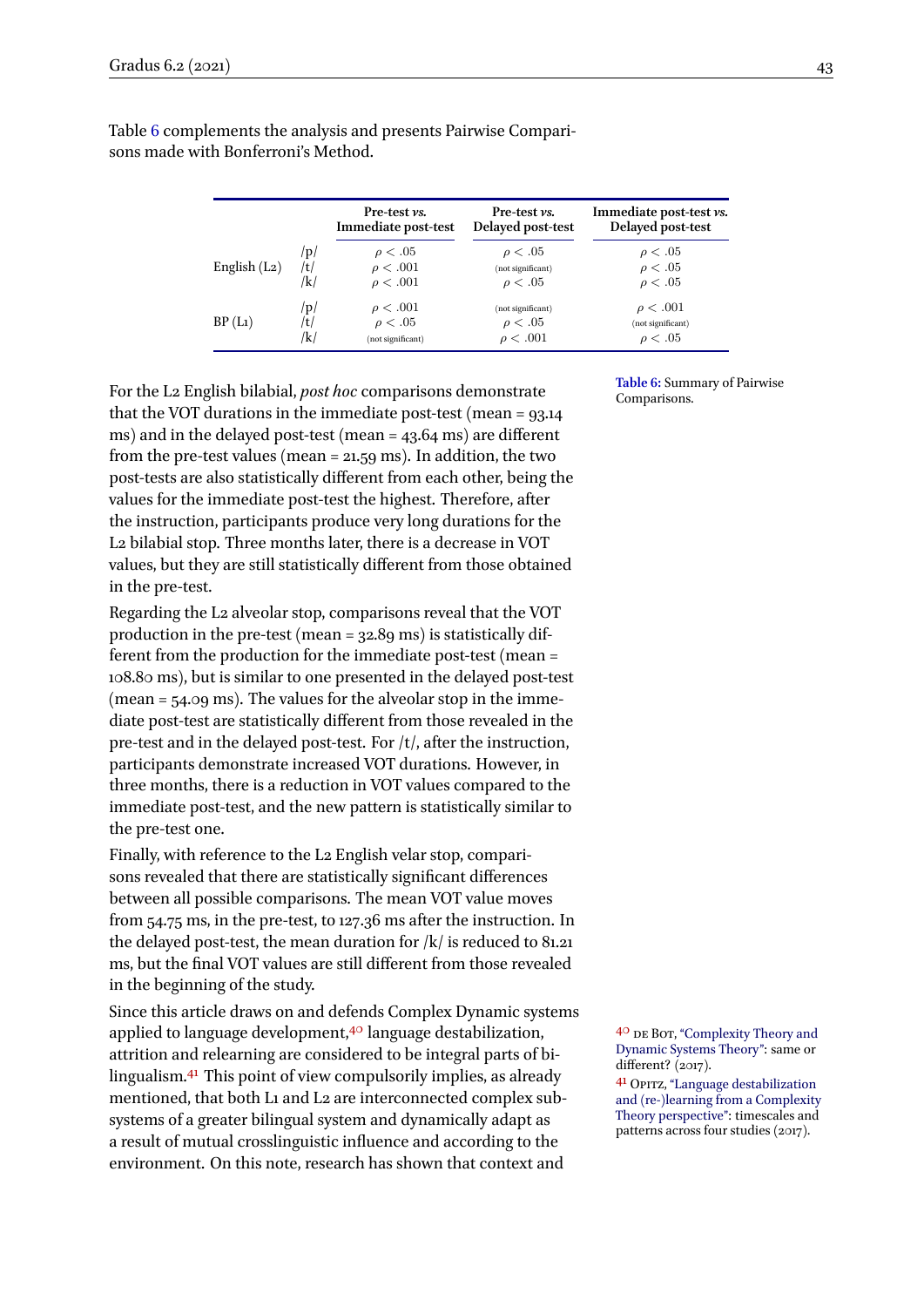language frequency and recency of use are paramount in language development. Furthermore, individuals' agency and their will to learn and/or maintain languages is pivotal in the process.<sup>42</sup> Bilin-  $42$  Kupske, ["O impacto do desgaste](#page-16-14) guals are active agents in language development by shaping and building language use contexts.<sup>43</sup> Therefore, language systems are largely experience-based and adaptive.

At this point, however, it is important to remember that language transfer results from the consolidation of memory and quantity and quality of input received, $44$  and that the L1 influence on the L2 made quality of input research, and that the Li initiative of the Li and the MACWHINNEY, ["Emergentism](#page-17-12)—use might create a context of use that constraints L2 speech develop-<br>[often and with care"](#page-17-12) (2006). ment. Even though the environment is capable of providing a vast source of information, it is only processed if perceived from the perspective of individuals' previous experiences.<sup>45</sup> With this in 45 PEROZZO and KUPSKE, ["Speech per](#page-17-13)mind, context, use and agency are limited by what bilinguals are able to perceive and process from the L2 with their L1 entrenched systems. It is important to mention that the fact that bilinguals are not always able to operate on the information to which they have access does not imply that external stimuli are inadequate or poor. It only designates that the human cognitive ability to process and interpret such information is based on the ecology of individuals' experiences.<sup>46</sup> For this reason, explicit pronunci-  $46$  PEROZZO and KUPSKE, ["Speech per](#page-17-13)ation teaching is important, as it can guide learners to perceive, represent and use novel nonnative categories.<sup>47</sup> In this light, studies on explicit pronunciation instruction based on communicative models have shown positive effects in improving perception and/or production of L2 sounds,  $48$  such as in the case of the L2 data above.

Although participants produce extreme values for L2 English VOT in the immediate post-test, after the system's destabilization, for the delayed post-test, the values revealed are around 44 ms, 54 ms and 81 ms for  $|p|$ ,  $|t|$ , and  $|k|$ , respectively. Those values are not exaggerated and are closer to the 55 ms, 70 ms, and 80 ms described in the literature for English. This finding suggests that, after the system is perturbed and due to the increase in L2 phonological awareness, L2 English VOT production shows signs of self-organization, a clear dynamic characteristic.

In a complex dynamic perspective, all languages of an individual interact. Therefore, a perturbation in one language/subsystem might have an impact in other languages/subsystems of the greater bilingual system, and that is precisely what the data for L1 BP VOT production by the EG exposes. Regarding the BP bilabial stop, the VOT values produced in the immediate post-test (mean = 31.63 ms) are statistically different from those found prior to the instruction (mean = 21.12 ms) and in the delayed post-test (mean = 24.93 ms). When pre-test and delayed post-test are compared, no differences are found. In other words, after the instruction, the L1 VOT values for  $/p/$  become higher, but, three months later, they decrease and present a similar central tendency compared

[da língua no ensino de línguas: a](#page-16-14) [dinâmica da retenção e manutenção](#page-16-14) [de conhecimentos linguísticos no](#page-16-14) [multilinguismo"](#page-16-14) (2019).

43 Opitz, ["Language destabilization](#page-17-11) [and \(re-\)learning from a Complexity](#page-17-11) [Theory perspective"](#page-17-11): timescales and patterns across four studies (2017).

[ception and production as constructs](#page-17-13) [of action":](#page-17-13) Implications for models of L2 development (2021).

[ception and production as constructs](#page-17-13) [of action":](#page-17-13) Implications for models of L2 development (2021).

47 Kupske and Alves, ["Orchestrating](#page-16-2) [chaos":](#page-16-2) teaching foreign language pronunciation in the complexity paradigm (2017); Alves and Kampff, ["Efeitos de longo prazo do treina](#page-15-8)[mento perceptual na percepção e](#page-15-8) [produção das plosivas iniciais surdas](#page-15-8) [do inglês por estudantes brasileiros"](#page-15-8): implicações para o ensino de pronúncia (2019).

48 Kupske and de Oliveira, ["O](#page-16-13) [desenvolvimento do padrão de Voice](#page-16-13) [Onset Time das oclusivas surdas](#page-16-13) [iniciais do inglês por aprendizes](#page-16-13) [soteropolitanos":](#page-16-13) efeitos da instrução explícita (2020).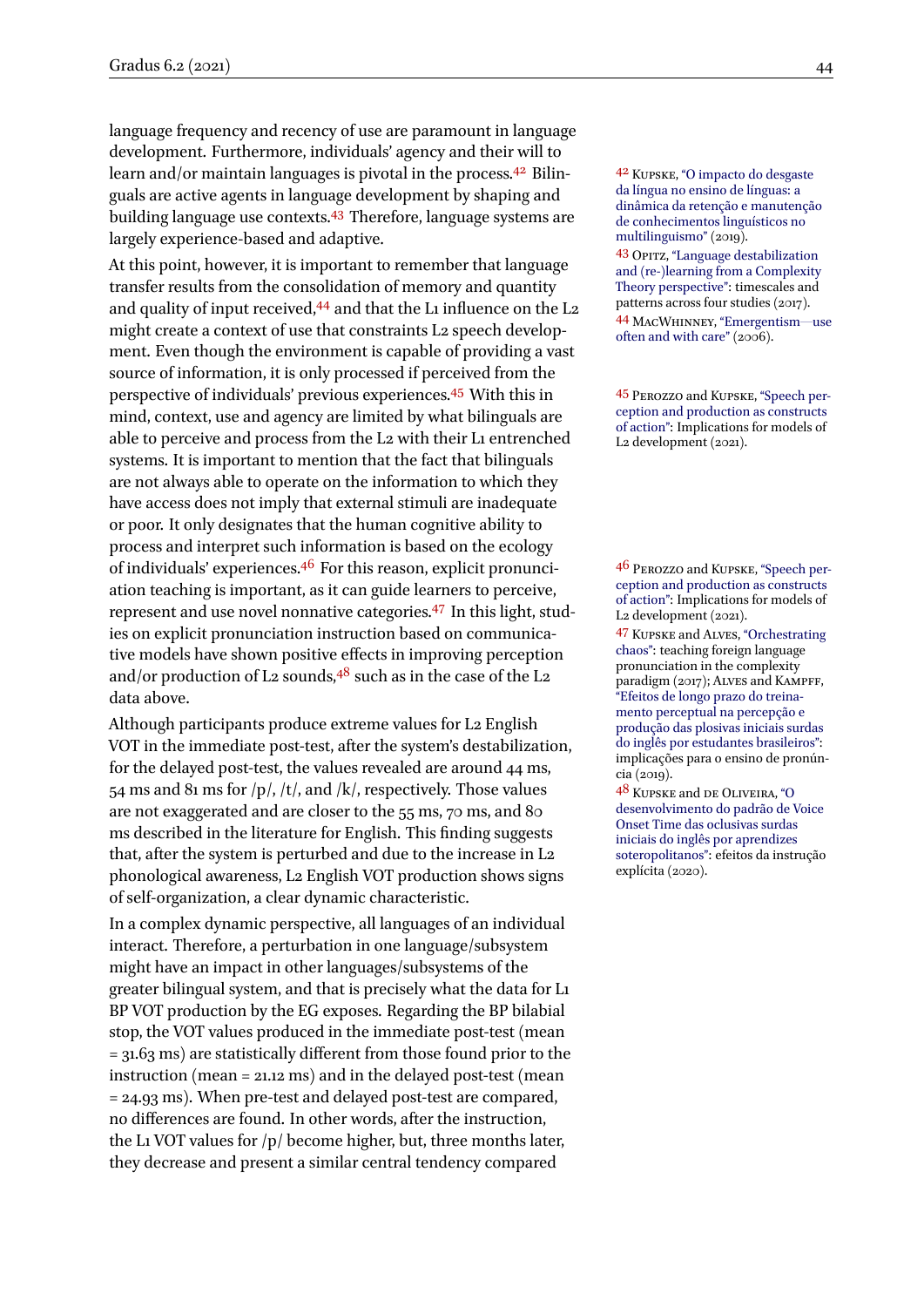to the pre-test. In a nutshell, the destabilization created by the L2 English pronunciation instruction affected how the L1 BP /p/ was produced in the immediate post-test.

For BP /t/, on the other hand, Pairwise Comparisons show that the VOT values obtained in the immediate post-test (mean = 34.94 ms) are statistically different from those in the pre-test (mean = 22.20 ms), but are not different from the ones found for the delayed post-test (mean =  $38.87$  ms). When immediate and delayed post-tests are analyzed, no differences are observed. This suggests that the VOT values for L1 BP still drift away from the initial short-lag pattern three months after the L<sub>2</sub> explicit instruction. It is worth noting that, in the delayed post-test, the values and the variability for the alveolar stop are higher, suggesting that participants who have received the L2 pronunciation instruction present a greater variability in the way L1 properties are applied, a characteristic of FLA.<sup>49</sup> <sup>49</sup> Schmid, *[Language Attrition](#page-17-3)* (2011).

Finally, the BP velar stop shows a unique emergent trajectory. Pairwise Comparisons demonstrate that VOT values found for /k/ in the immediate post-test (mean =  $50.65$  ms) are not statistically different from those in the pre-test (mean = 52.32 ms), but are different from those observed in the delayed post-test (mean = 61.11 ms). When immediate and delayed post-tests are analyzed, no significant differences are reported. As revealed for the BP /t/, in the delayed post-test, the values and the variability for  $|k|$  are higher. These findings strongly suggest that the L<sub>2</sub> instruction did not immediately affect the production of L1 BP /k/, which showed higher (attrited) values only three months later. In other words, it is evidence that the L1 continues to adapt months after the L2 explicit perturbation.

Although, under certain contexts and conditions, languages might "settle" into more persistent states,<sup>50</sup> bilingual systems are never <sup>50</sup> Opitz, ["Language destabilization](#page-17-11)" stable, and the learning of a new language will destabilize the previous language subsystems of any individual. However, as already mentioned, the impact of the L2 depends on what bilinguals are able to perceive and process from this language, and explicit instruction may trigger perception leading to new destabilization both in the L2 and the L1.

While parts of the bilingual system tend to show relative stability, such as the L1 knowledge, the data described in this work supports a strong multidirectional influence between L1 and L2, at least as far as VOT is concerned. Taken together, the findings of this article support not only the claims of Complex Dynamic systems applied to language development, but also the premise that FLA is an integral and expected part of bilingual development. Data like this help going against the colonial conventional idea that treats phonological grammar as an unshakable group of rules or constraints.

By drawing on the idea that language is purely a mental phe-

[and \(re-\)learning from a Complexity](#page-17-11) [Theory perspective"](#page-17-11): timescales and patterns across four studies (2017).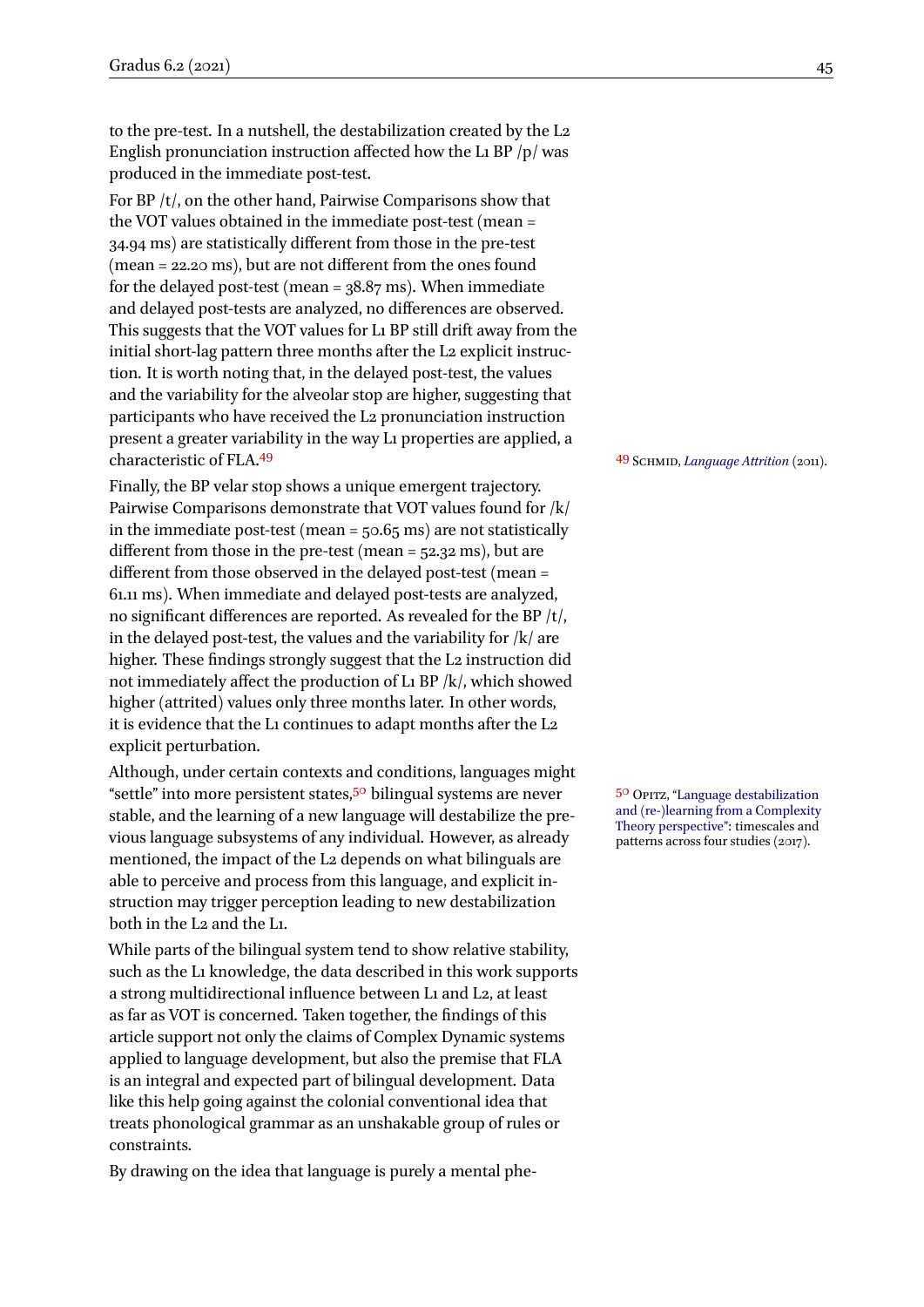nomenon, only indirectly connected to use and the environment, the possibility that grammar is also built from the outside ends up being completely ignored.<sup>51</sup> However, this study reveals that  $\frac{51 \text{ AtBANO}, 0 \text{ gets} \text{ and } 51 \text{}}{2020}$ . speech production is adaptive, and that the phonological grammar is only relatively stable. The L1 and the L2 dynamically interact and self-adapt with one another and with the context, bringing to light new VOT variants supported by the L1 and the L2 that also produce meaning. Bilingualism is thus compulsorily hybrid and adaptive, and FLA must be seen as a natural part of bilingual development, emerging from the dynamic interactions of speakers and the ecological "perceived pressures" of the environment. Bilingualism is not only gain-oriented and is nonlinear, meaning that "the act of playing the game has a way of changing the rules".<sup>52</sup> 5<sup>2</sup> GLEICK, *[Chaos](#page-16-15)*: Making a New

## *Final remarks*

This article sought to analyze the effects of explicit pronunciation instruction on L2 English development and L1 BP attrition regarding the production of word-initial voiceless stops by Brazilian intermediate users of English. It was assumed that, prior to the instruction, independent English speakers would not produce the expected VOT pattern for L2 English, thus adopting the BP standard. After the instruction, however, the hypothesis was that the L2 values would increase towards the long-lag pattern, and that this destabilization in the L2 subsystem would also translate into changes in the L1. The hypothesis was confirmed, and the VOT for both languages showed a significant increase in duration after the explicit pronunciation instruction. With this being said, in addition to highlighting the effect of explicit instruction for L2 development and L1 attrition, this study confirms that language development is constant,<sup>53</sup> and that even L1 "adult" grammars are 53 KUPSKE, ["A complex approach on](#page-16-16) adaptive, with potential and plasticity to change due to the perception and processing of novel nonnative phonetic-phonological categories or by induced destabilization of the language system, as the one brought about by explicit language teaching.

In addition, the findings reported here validate that the mechanisms for language development operate similarly in the L1 and the L2 and remain active during the lifespan.<sup>54</sup> The alterations 54 BEST and TYLER, ["Nonnative and](#page-15-1) in VOT values for the EG in the delayed post-test, for example, evidence that phonetic-phonological categories evolve over time, indicating that language and language development are Complex Dynamic systems, as they are constantly changing anchored in individuals' experiences and on the environment.

Science (2008).

[integrated late bilinguals](#page-16-16)' English [VOT production":](#page-16-16) a study on south Brazilian immigrants in London  $(2017).$ 

[second-language speech perception"](#page-15-1): Commonalities and complementari-ties (2007); FLEGE, ["Second language](#page-16-0) [speech learning"](#page-16-0): Theory, findings and problems (1995); FLEGE and BOHN, ["The revised Speech Learning Model](#page-16-1) [\(SLM-r\)"](#page-16-1) (2021).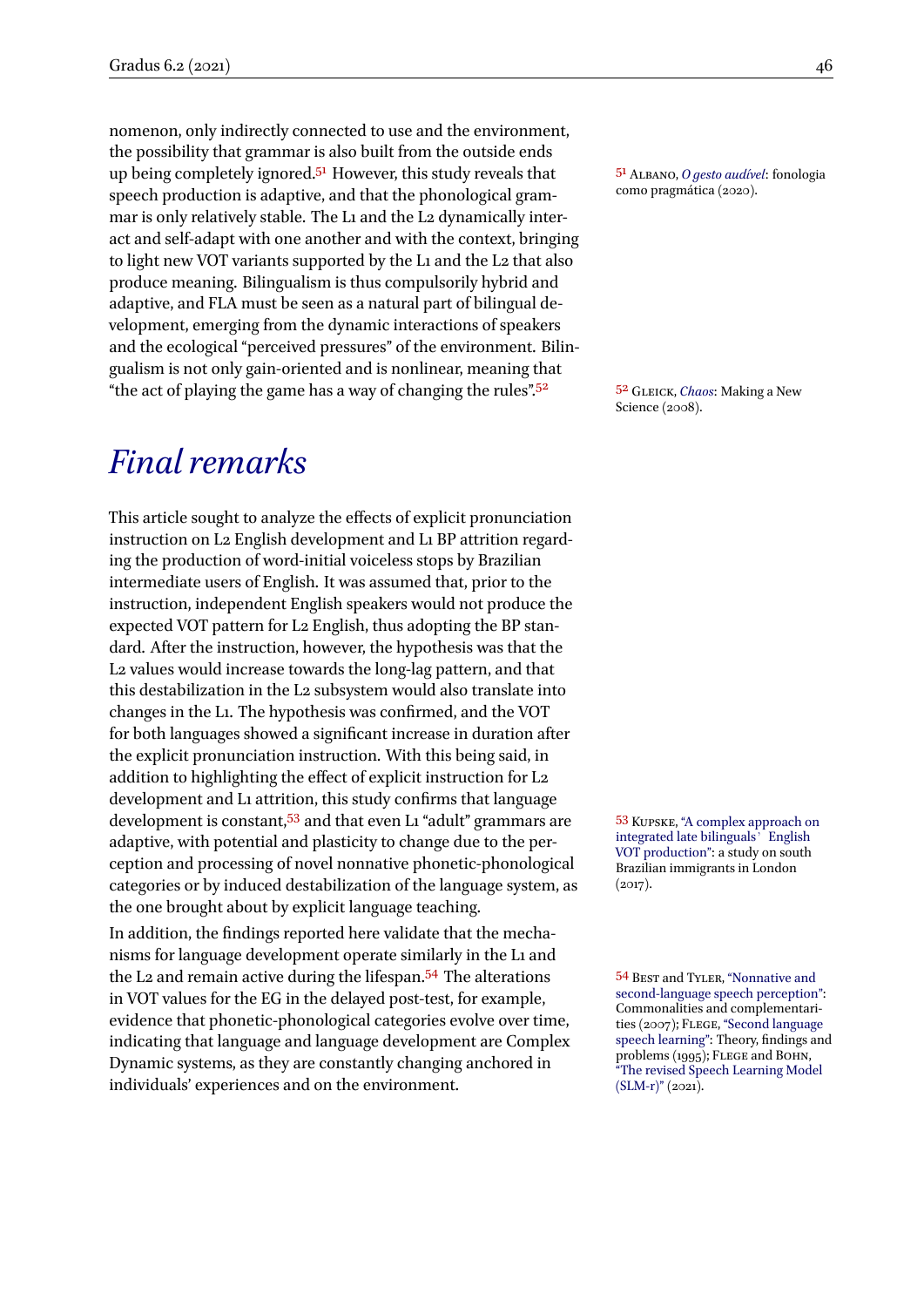### Acknowledgements

I would like to thank the two anonymous reviewers whose comments helped improve and clarify this article.

### Funding

The research reported here was supported by the National Council for Scientific and Technological Development (CNPq, Brazil) – Process no. 432396/2018-7. This study was conducted at Laboratório de Ciências da Fala – Universidade Federal da Bahia (UFBA), Salvador/BA, Brazil.

# *References*

- <span id="page-15-9"></span><span id="page-15-8"></span>Albano, Eleonora Cavalcante (2020). *O gesto audível: fonologia como pragmática*. São Paulo: Cortez. Alves, Ubiratã Kickhöfel and Felipe Rodrigues Kampff (2019). "Efeitos de longo prazo do treinamento perceptual na percepção e produção das plosivas iniciais surdas do inglês por estudantes brasileiros: implicações para o ensino de pronúncia". *Ilha do Desterro: A Journal of English Language, Literatures in English and Cultural Studies* 72.3, pp. 375–400.
- <span id="page-15-2"></span>Alves, Ubiratã Kickhöfel, Pedro Luis Luchini and Laura Castilhos Schereschewsky (2019). "L2 development and L1 attrition in an L1-dominant environment: analysing Voice Onset Time in L1 Spanish and L2 English". *Estudos da Língua(gem)* 17.2, pp. 159–182. DOI: [10.22481/el.v17i2.5345](https://doi.org/10.22481/el.v17i2.5345).
- <span id="page-15-4"></span>Alves, Ubiratã Kickhöfel and Laura Castilhos Schereschewsky (2021). *"One for all, all for one": On process-oriented approaches to multilingual phonetic-phonological development*. Presentation to the 7th International Meeting on Speech Sciences (UFMG, Belo Horizonte). URL: [http://www.letras.](http://www.letras.ufmg.br/padrao_cms/documentos/eventos/eicefala/Abstract-UbirataAlves.pdf) [ufmg.br/padrao\\_cms/documentos/eventos/eicefala/Abstract-UbirataAlves.pdf](http://www.letras.ufmg.br/padrao_cms/documentos/eventos/eicefala/Abstract-UbirataAlves.pdf).
- <span id="page-15-7"></span>Alves, Ubiratã Kickhöfel and Márcia Cristina Zimmer (2015). "Percepção e produção dos padrões de VOT do inglês por aprendizes brasileiros: o papel de múltiplas pistas acústicas sob uma perspectiva dinâmica". *Alfa: Revista de Linguı́stica (São José do Rio Preto)* 59, pp. 157–180. DOI: [10.1590/1981-](https://doi.org/10.1590/1981-5794-1502-7) [5794-1502-7](https://doi.org/10.1590/1981-5794-1502-7).
- <span id="page-15-3"></span>Beckner, C. et al. (2009). "Language is a Complex Adaptive System". *Language Learning* 59, pp. 1–26. DOI: [10.1111/j.1467-9922.2009.00533.x](https://doi.org/10.1111/j.1467-9922.2009.00533.x).
- <span id="page-15-1"></span>BEST, Catherine T. and Michael D. TYLER (2007). "Nonnative and second-language speech perception: Commonalities and complementarities". In: *Language Experience in Second Language Speech Learning: In Honor of James Emil Flege*. Edited by Ocke-Schwen BOHN and Murray J. MUNRO. Amsterdam: John Benjamins, pp. 13–34. ISBN: 9789027219732.
- <span id="page-15-0"></span>de Bot, Kees (2017). "Complexity Theory and Dynamic Systems Theory: same or different?" In: *Complexity Theory and Language Development: In celebration of Diane Larsen-Freeman*. Edited by Lourdes Ortega and ZhaoHong Han. Amsterdam: John Benjamins Publishing Company, pp. 51–58. ISBN: 9789027264961.
- <span id="page-15-5"></span>Celce-Murcia, Marianne, Donna M. Brinton and Janet M. Goodwin (1996). *Teaching pronunciation: a reference for teachers of English to speakers of other languages*. Cambridge: Cambridge University Press. ISBN: 9780521406949.
- <span id="page-15-6"></span>Celce-Murcia, Marianne, Donna M. Brinton, Janet M. Goodwin and Barry Griner (2010). *Teaching pronunciation: a course book and reference guide*. Cambridge: Cambridge University Press. ISBN: 9780521729765.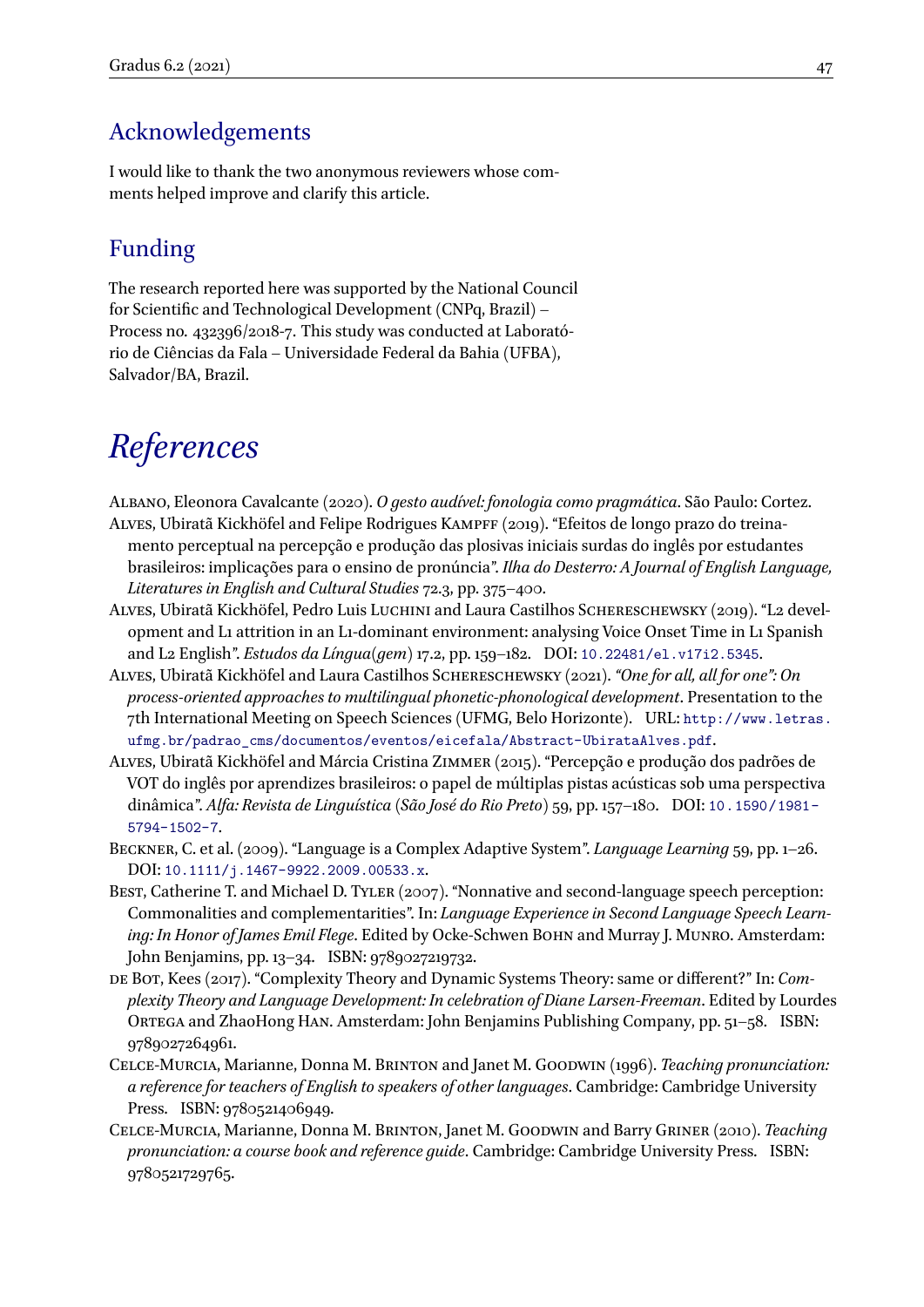- <span id="page-16-7"></span>Chang, Charles Bond (2010). "First Language Phonetic Drift During Second Language Acquisition". PhD dissertation. University of California, Berkeley.
- <span id="page-16-8"></span>DMITRIEVA, Olga, Allard JONGMAN and Joan A. SERENO (2020). "The effect of instructed second language learning on the acoustic properties of first language speech". *Languages* 5.4, p. 44. DOI: [10.3390/languages5040044](https://doi.org/10.3390/languages5040044).
- <span id="page-16-0"></span>Flege, James Emil (1995). "Second language speech learning: Theory, findings and problems". In: *Speech perception and linguistic experience: Issues in cross-language research*. Edited by Winifred Strange. Timonium: York Press, pp. 233–277. ISBN: 9780912752365.
- <span id="page-16-1"></span>Flege, James Emil and Ocke-Schwen Bohn (2021). "The revised Speech Learning Model (SLM-r)". In: Wayland, Ratree. *Second Language Speech Learning*. Cambridge: Cambridge University Press, pp. 3–83. ISBN: 9781108840637.
- <span id="page-16-15"></span>Gleick, James (2008). *Chaos: Making a New Science*. New York: Penguin Publishing Group. ISBN: 9780143113454.
- <span id="page-16-3"></span>van Hell, Janet G. and Ton Dijkstra (2002). "Foreign language knowledge can influence native language performance in exclusively native contexts". *Psychonomic bulletin & review* 9.4, pp. 780–789. DOI: [10.3758/BF03196335](https://doi.org/10.3758/BF03196335).
- <span id="page-16-12"></span>HOLT, Lori L. and Andrew J. LOTTO (2006). "Cue weighting in auditory categorization: implications for first and second language acquisition". *The Journal of the Acoustical Society of America* 119.5, pp. 3059–3071. DOI: [10.1121/1.2188377](https://doi.org/10.1121/1.2188377).
- <span id="page-16-9"></span>Istre, Giles L. (1980). "Um estudo do VOT em monolíngües brasileiros". Unpublished manuscript. Florianópolis, Universidade Federal de Santa Catarina.
- <span id="page-16-5"></span>Karayayla, Tugba (2018). "Turkish as an immigrant and heritage language in the UK: Effects of exposure and age at onset of bilingualism on grammatical and lexical development of the first language". PhD dissertation. University of Essex. URL: <http://repository.essex.ac.uk/22392/>.
- <span id="page-16-10"></span>Keijzer, Merel Christina Joanna (2007). "Last in first out?: an investigation of the regression hypothesis in Dutch emigrants in Anglophone Canada". PhD Thesis. Vrije Universiteit Amsterdam. URL: [https://research.vu.nl/en/publications/last- in- first- out- an- investigation- of- the](https://research.vu.nl/en/publications/last-in-first-out-an-investigation-of-the-regression-hypothesis-i)[regression-hypothesis-i](https://research.vu.nl/en/publications/last-in-first-out-an-investigation-of-the-regression-hypothesis-i).
- <span id="page-16-4"></span>Köpke, Barbara (2007). "Language attrition at the crossroads of brain, mind, and society". In: *Language Attrition: Theoretical Perspectives*. Edited by Barbara Köpke, Monika Schmid, Merel Christina Joanna Keijzer and Susan Dostert. Amsterdam: John Benjamins, pp. 9-37. ISBN: 9789027241443.
- <span id="page-16-11"></span>Kupske, Felipe Flores (2016). "Imigração, atrito e complexidade: a produção das oclusivas surdas iniciais do Inglês e do Português por sul-brasileiros residentes em Londres". PhD dissertation. Porto Alegre: Universidade Federal do Rio Grande do Sul. DOI: [10.13140/RG.2.1.1697.9609](https://doi.org/10.13140/RG.2.1.1697.9609).
- <span id="page-16-16"></span>KUPSKE, Felipe Flores (2017). "A complex approach on integrated late bilinguals' English VOT production: a study on south Brazilian immigrants in London". *Ilha do Desterro* 70, pp. 81–94. DOI: [10.5007/2175-8026.2017v70n3p81](https://doi.org/10.5007/2175-8026.2017v70n3p81).
- <span id="page-16-14"></span>Kupske, Felipe Flores (2019). "O impacto do desgaste da língua no ensino de línguas: a dinâmica da retenção e manutenção de conhecimentos linguísticos no multilinguismo". Portuguese. *Ilha do Desterro* 72.3. DOI: [10.5007/2175-8026.2019v72n3p311](https://doi.org/10.5007/2175-8026.2019v72n3p311).
- <span id="page-16-6"></span>Kupske, Felipe Flores (2021). "Atrito linguístico". In: *Investigando os sons de línguas não nativas: uma introdução*. Edited by Felipe Flores Kupske, Ubiratã Kickhöfel Alves and Ronaldo Lima Jr. Campinas: Abralin, pp. 99–128. ISBN: 978-85-68990-11-7.
- <span id="page-16-2"></span>Kupske, Felipe Flores and Ubiratã Kickhöfel Alves (2017). "Orchestrating chaos: teaching foreign language pronunciation in the complexity paradigm". *Fórum Linguı́stico* 14.4, pp. 2771–2784. DOI: [10.5007/1984-8412.2017v14n4p2771](https://doi.org/10.5007/1984-8412.2017v14n4p2771).
- <span id="page-16-13"></span>Kupske, Felipe Flores and Michele Santos de Oliveira (2020). "O desenvolvimento do padrão de Voice Onset Time das oclusivas surdas iniciais do inglês por aprendizes soteropolitanos: efeitos da instrução explı́cita". *Ilha do Desterro* 73.3, pp. 185–203. DOI: [10.5007/2175-8026.2020v73n3p185](https://doi.org/10.5007/2175-8026.2020v73n3p185).